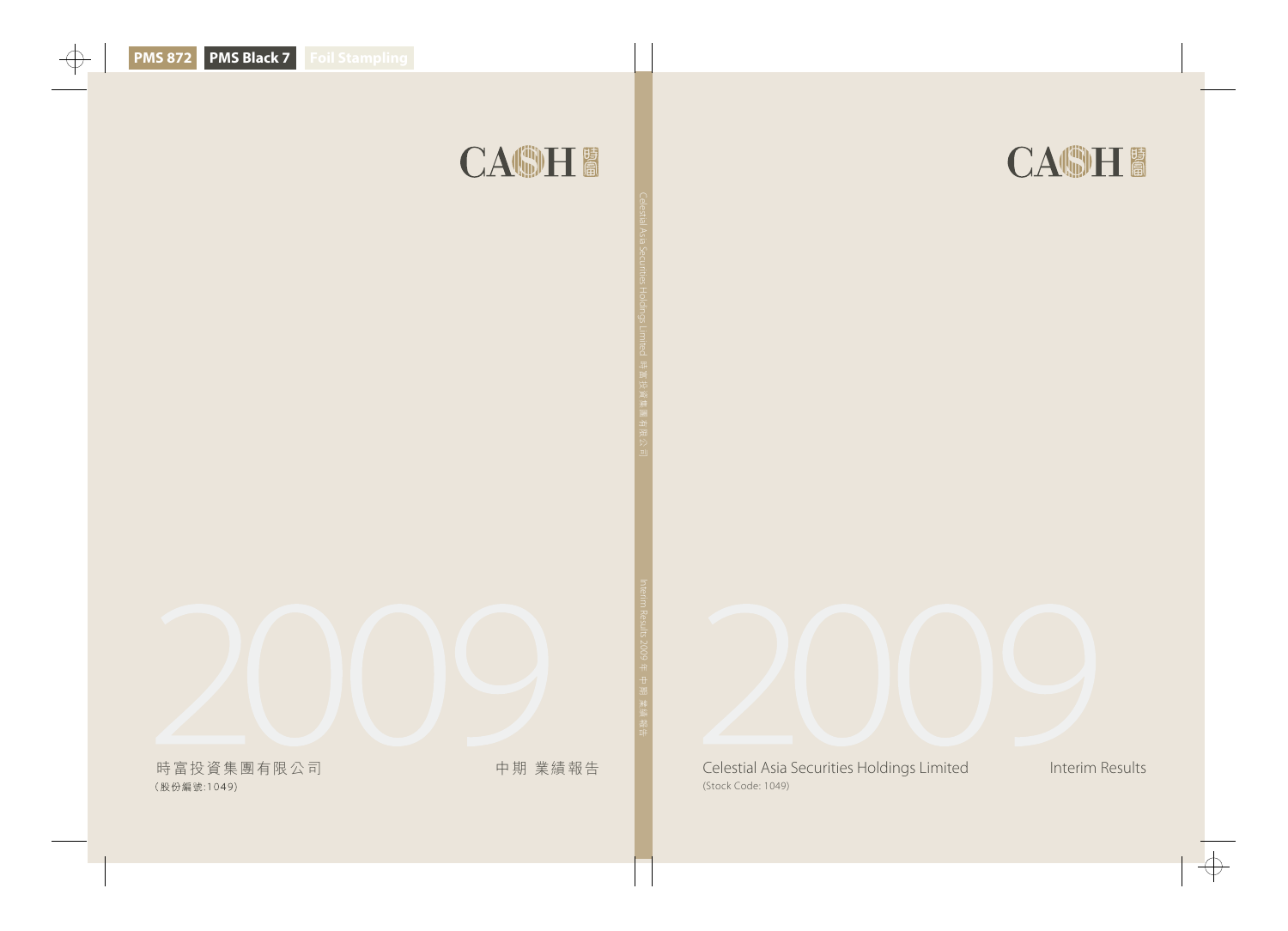# Consolidated Income Statement

The unaudited consolidated results of Celestial Asia Securities Holdings Limited ("Company" or "CASH") and its subsidiaries ("Group") for the six months ended 30 June 2009 together with the comparative figures for the last corresponding period are as follows:

|                                                                                                                                     |       | Unaudited<br>six months ended 30 June |                                     |
|-------------------------------------------------------------------------------------------------------------------------------------|-------|---------------------------------------|-------------------------------------|
|                                                                                                                                     | Notes | 2009<br>HK\$'000                      | 2008<br><b>HK\$'000</b>             |
| Revenue<br>Other income<br>Cost of sales for retailing business<br>Cost of sales and services for online game                       | (3)   | 524,764<br>17,413<br>(232, 075)       | 711,931<br>7,503<br>(245, 979)      |
| business<br>Salaries, allowances and commission<br>Other operating, administrative and selling                                      |       | (6, 192)<br>(147, 441)                | (26, 891)<br>(132, 271)             |
| expenses<br>Depreciation of property and equipment<br>Finance costs<br>Net gain (loss) on financial assets at fair                  |       | (182,958)<br>(25, 831)<br>(8,675)     | (315, 864)<br>(22,608)<br>(11, 383) |
| value through profit and loss<br>Gain on dilution of shareholding in                                                                |       | 12,399                                | (57, 883)                           |
| subsidiaries<br>Share of loss of associates                                                                                         |       | (412)                                 | 42,256<br>(1,876)                   |
| Loss before taxation<br>Taxation charge                                                                                             | (5)   | (49,008)<br>(1, 200)                  | (53,065)<br>(4,892)                 |
| Loss for the period                                                                                                                 |       | (50, 208)                             | (57, 957)                           |
| Attributable to shareholders:<br>Equity holders of the Company<br>Minority interests                                                |       | (41, 532)<br>(8,676)                  | (80, 281)<br>22,324                 |
|                                                                                                                                     |       | (50, 208)                             | (57, 957)                           |
| Dividend:<br>Dividends recognised as distribution<br>during the period<br>- payment of 2007 final dividend of<br>HK\$0.04 per share |       |                                       | 36,101                              |
| Loss per share<br>$-$ Basic                                                                                                         | (6)   | HK\$(0.2)                             | HK\$(0.4)                           |
| - Diluted                                                                                                                           |       | HK\$(0.2)                             | HK\$(0.4)                           |

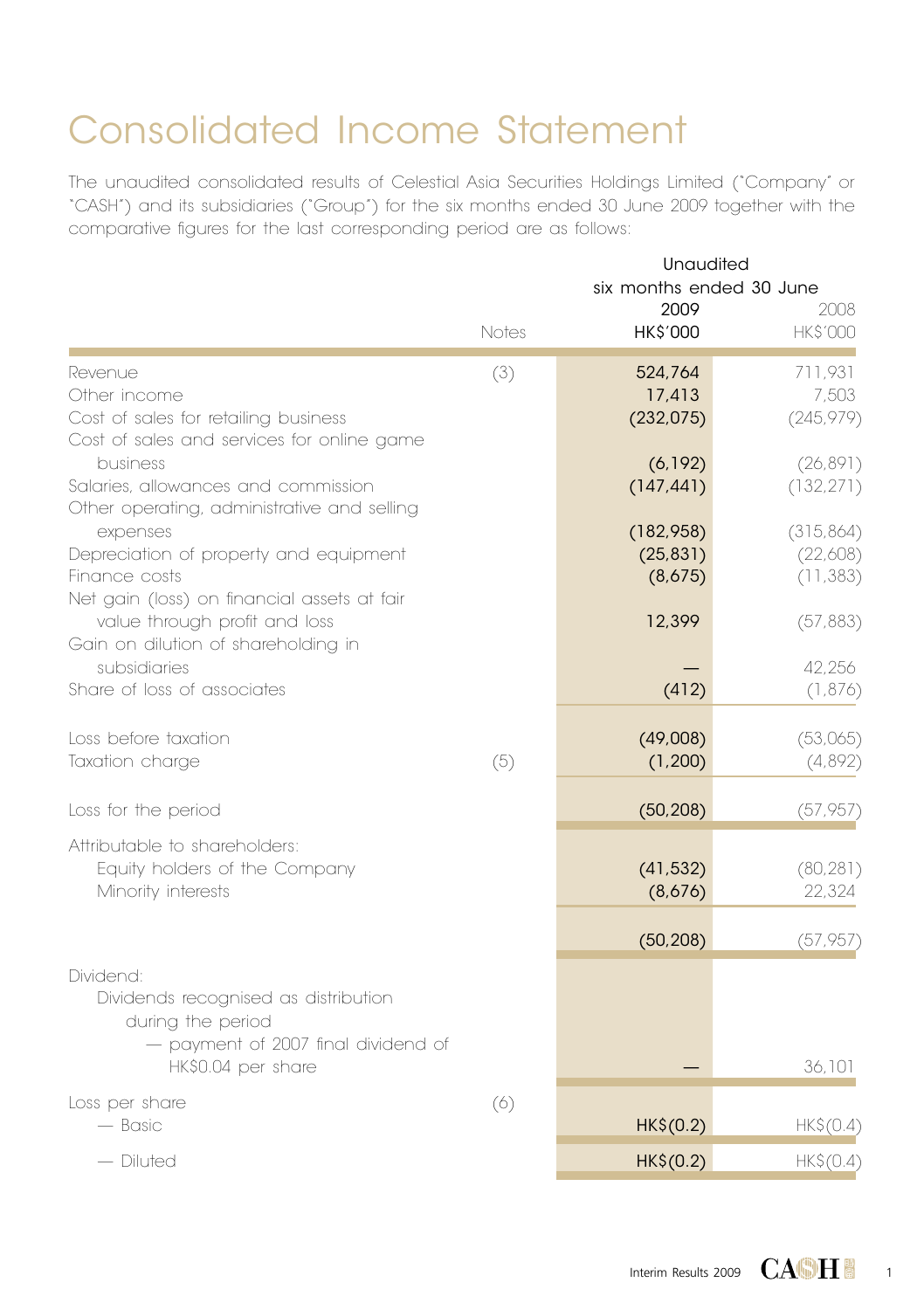# Consolidated Balance Sheet

|                                             | Notes | 30 June<br>2009<br>(Unaudited)<br><b>HK\$'000</b> | 31 December<br>2008<br>(Audited)<br><b>HK\$'000</b> |
|---------------------------------------------|-------|---------------------------------------------------|-----------------------------------------------------|
| Non-current assets                          |       |                                                   |                                                     |
| Property and equipment                      |       | 167,023                                           | 172,019                                             |
| Prepaid lease payments                      |       | 15,341                                            | 15,548                                              |
| Investment property                         |       | 41,000                                            |                                                     |
| Goodwill                                    |       | 192,547                                           | 192,547                                             |
| Interests in associates                     |       | 111,273                                           | 111,684                                             |
| Loan to an associate                        |       | 10,296                                            | 10,296                                              |
| Intangible assets                           |       | 53,840                                            | 55,929                                              |
| Other assets                                |       | 11,832                                            | 9,447                                               |
| Deposits paid for purchase of property and  |       |                                                   |                                                     |
| equipment                                   |       | 77,071                                            | 63,271                                              |
| Loan receivables                            |       |                                                   | 671                                                 |
|                                             |       | 680,223                                           | 631,412                                             |
| Current assets                              |       |                                                   |                                                     |
| Inventories                                 |       | 33,512                                            | 39,263                                              |
| Account receivables                         | (7)   | 1,063,203                                         | 305,923                                             |
| Loan receivables                            |       | 17,690                                            | 13,677                                              |
| Prepayments, deposits and other receivables |       | 154,858                                           | 73,045                                              |
| Tax recoverable                             |       | 1,230                                             | 1.230                                               |
| Amounts due from associates                 |       | 260                                               | 260                                                 |
| Investments held for trading                |       | 44,899                                            | 79,155                                              |
| Deposits with brokers                       |       |                                                   | 2,730                                               |
| Bank deposits under conditions              |       | 89,007                                            | 101,719                                             |
| Bank balances - trust and segregated        |       |                                                   |                                                     |
| accounts                                    |       | 664,653                                           | 542,079                                             |
| Bank balances (general accounts) and cash   |       | 340,424                                           | 327,480                                             |
|                                             |       | 2,409,736                                         | 1,486,561                                           |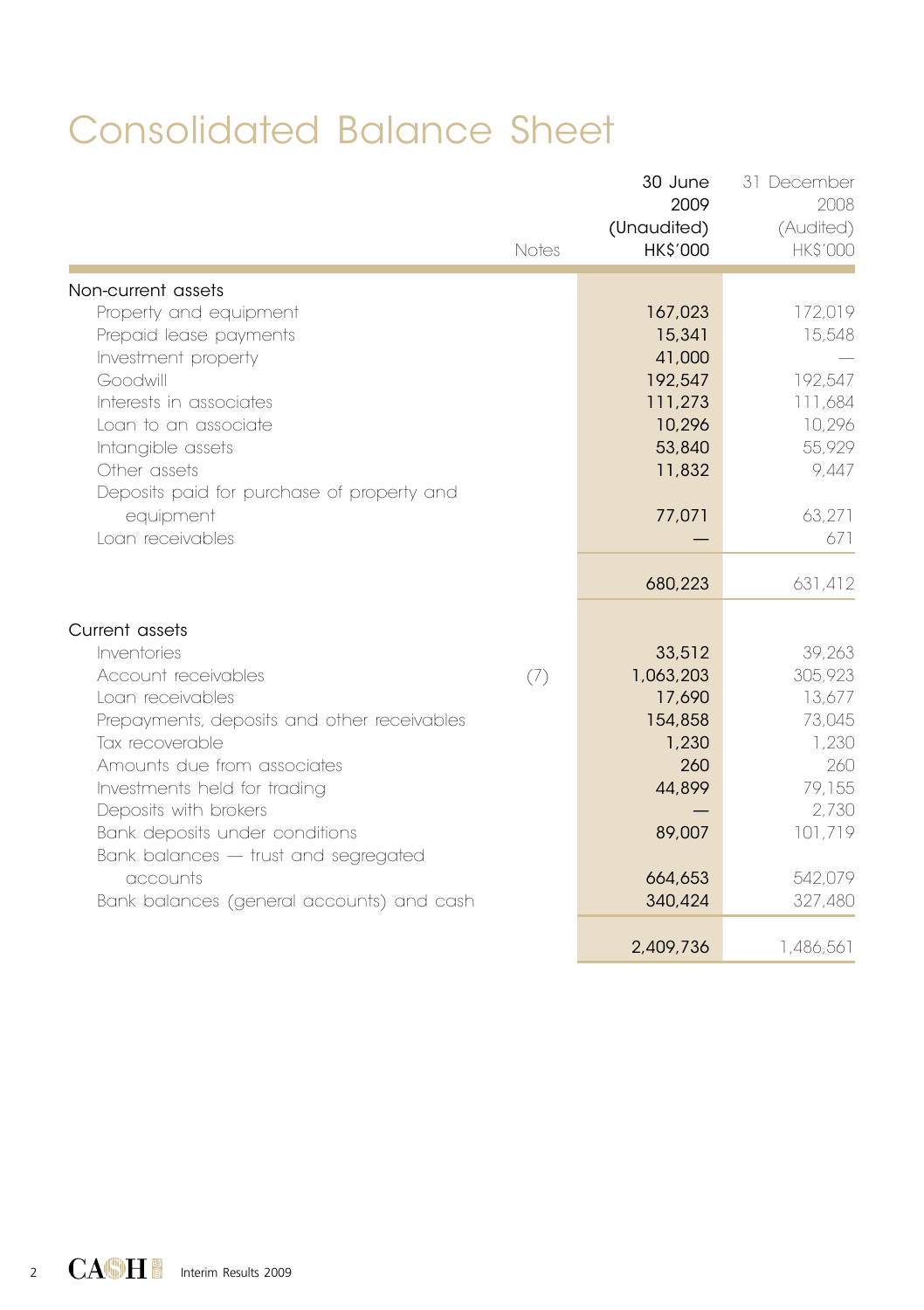|                                                                                                                                                                                     | Notes | 30 June<br>2009<br>(Unaudited)<br><b>HK\$'000</b> | 31 December<br>2008<br>(Audited)<br><b>HK\$'000</b> |
|-------------------------------------------------------------------------------------------------------------------------------------------------------------------------------------|-------|---------------------------------------------------|-----------------------------------------------------|
| <b>Current liabilities</b><br>Account payables<br>Deferred revenue<br>Accrued liabilities and other payables<br>Taxation payable                                                    | (8)   | 991.584<br>2,009<br>138,301<br>16,572             | 823,593<br>5,981<br>85,714<br>24,072                |
| Obligations under finance leases - amount<br>due within one year<br>Borrowings - amount due within one year<br>Derivative financial instruments<br>Loan from a minority shareholder |       | 123<br>1,127,262<br>27,437                        | 127<br>383,071<br>3,067<br>27,437                   |
|                                                                                                                                                                                     |       | 2,303,288                                         | 1,353,062                                           |
| Net current assets                                                                                                                                                                  |       | 106,448                                           | 133,499                                             |
| Total assets less current liabilities                                                                                                                                               |       | 786,671                                           | 764,911                                             |
| Capital and reserves<br>Share capital<br>Reserves                                                                                                                                   | (10)  | 18,051<br>206,953                                 | 18,051<br>240,344                                   |
| Equity attributable to equity holders of<br>the Company<br>Minority interests                                                                                                       |       | 225,004<br>409,106                                | 258,395<br>370,324                                  |
| Total equity                                                                                                                                                                        |       | 634,110                                           | 628,719                                             |
| Non-current liabilities<br>Deferred tax liabilities<br>Convertible loan notes<br>Obligations under finance leases                                                                   |       | 10,221<br>35,210                                  | 7,606                                               |
| - amount due after one year<br>Borrowings - amount due after one year                                                                                                               |       | 256<br>106,874                                    | 315<br>128,271                                      |
|                                                                                                                                                                                     |       | 152,561                                           | 136,192                                             |
|                                                                                                                                                                                     |       | 786,671                                           | 764,911                                             |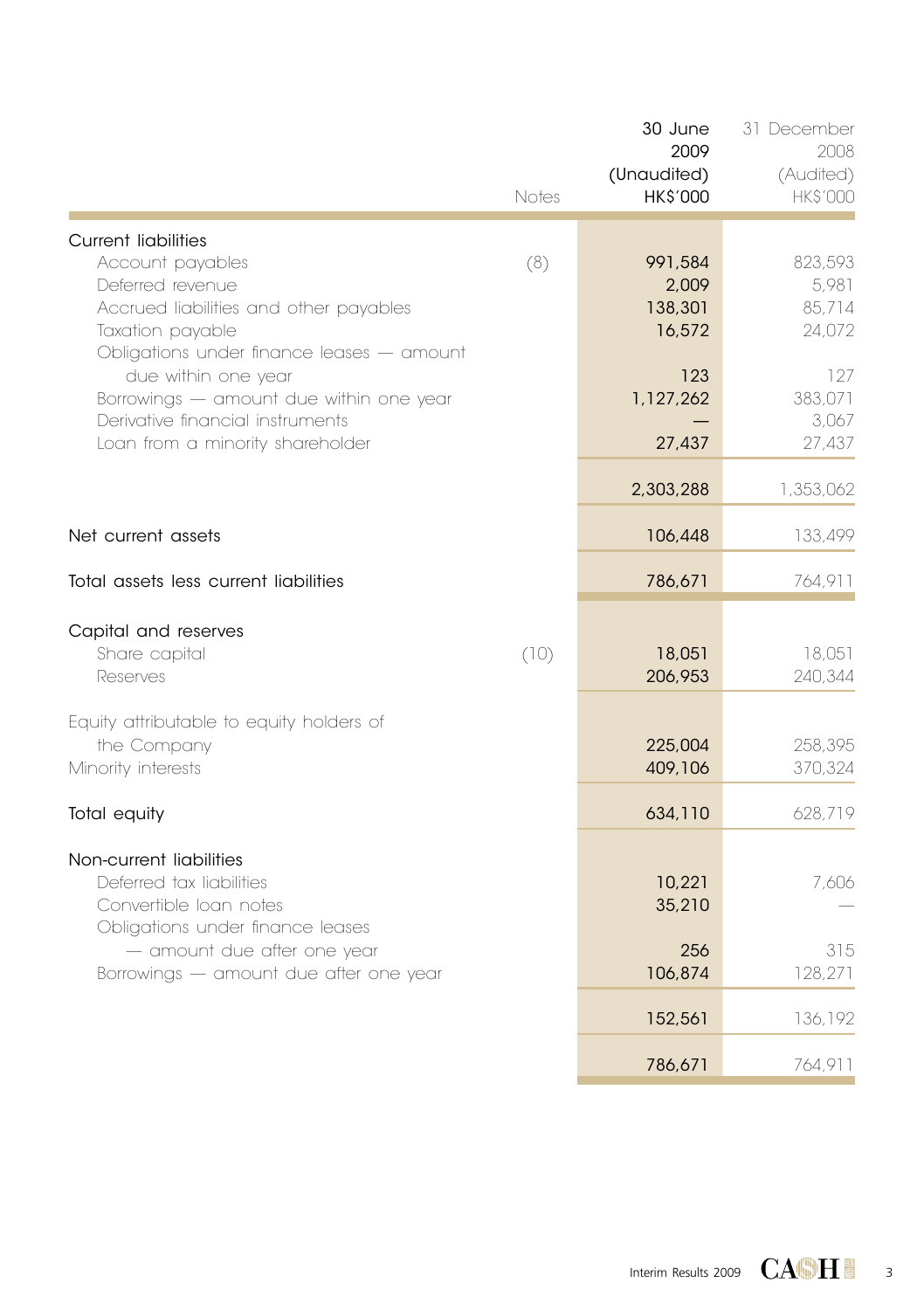## Condensed Consolidated Cash Flow **Statement**

|                                                                                                | <b>Unaudited</b><br>six months ended 30 June<br>2009<br>HK\$'000 | 2008<br><b>HK\$'000</b> |
|------------------------------------------------------------------------------------------------|------------------------------------------------------------------|-------------------------|
| Net cash (used in) from operating activities                                                   | (913, 814)                                                       | 116,097                 |
| Net cash from (used in) investing activities                                                   | 50,641                                                           | (160, 688)              |
| Net cash from financing activities                                                             | 876,117                                                          | 154,539                 |
| Net increase in cash and cash equivalents                                                      | 12,944                                                           | 109,948                 |
| Cash and cash equivalents at beginning of period                                               | 327,480                                                          | 329,501                 |
| Cash and cash equivalents at end of period                                                     | 340,424                                                          | 439,449                 |
| Analysis of balances of cash and cash equivalents<br>Bank balances (general accounts) and cash | 340,424                                                          | 439,449                 |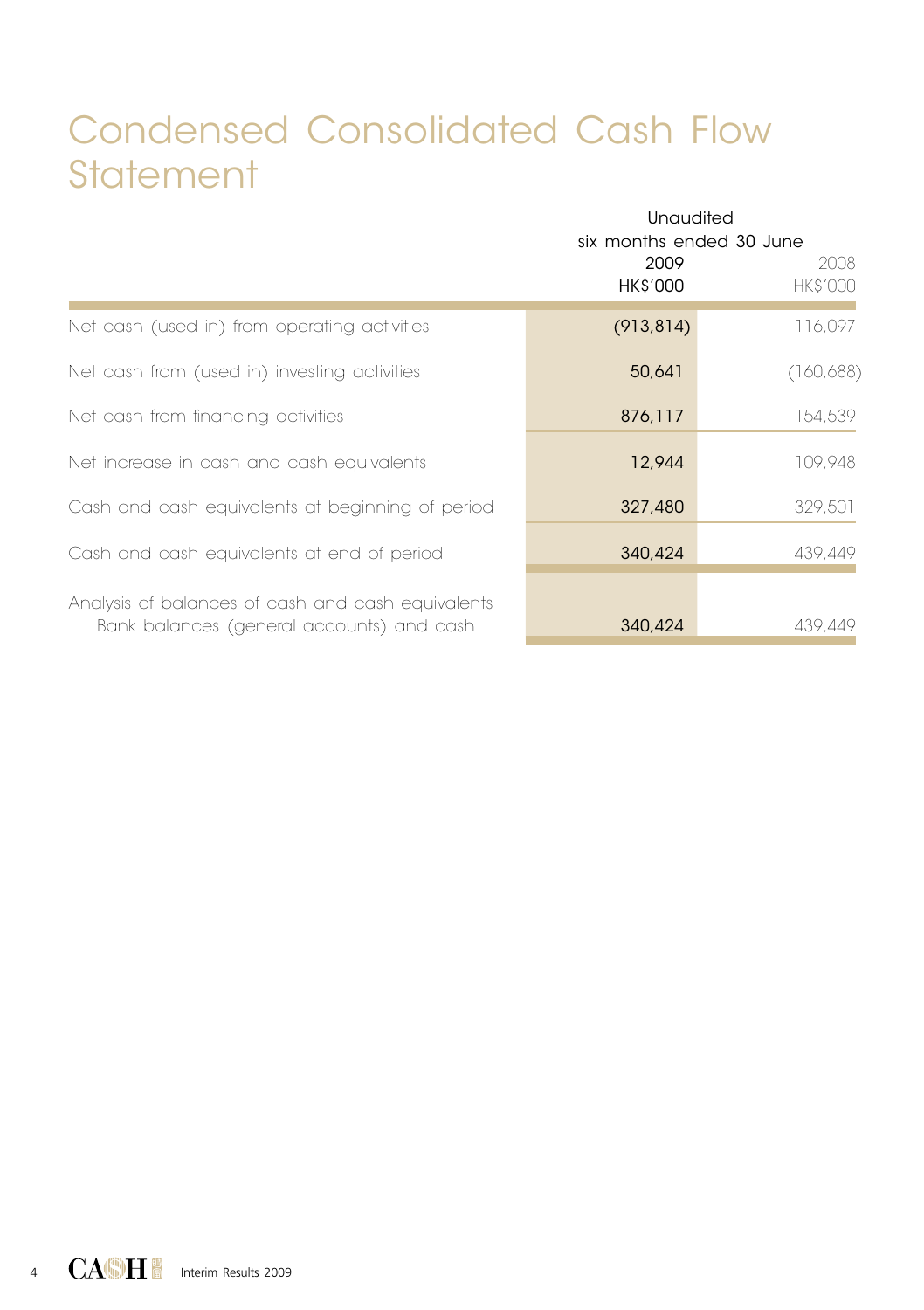## Consolidated Statement of Changes in Equity

|                                                                                                         |                   | Unaudited six months ended 30 June 2009 |                                               |                                            |                            |                                               |                                       |                                             |                            |                                    |                       |                            |                                                                   |                                        |                      |
|---------------------------------------------------------------------------------------------------------|-------------------|-----------------------------------------|-----------------------------------------------|--------------------------------------------|----------------------------|-----------------------------------------------|---------------------------------------|---------------------------------------------|----------------------------|------------------------------------|-----------------------|----------------------------|-------------------------------------------------------------------|----------------------------------------|----------------------|
|                                                                                                         |                   |                                         | Attributable to equity holders of the Company |                                            |                            |                                               |                                       |                                             |                            |                                    |                       |                            |                                                                   |                                        |                      |
|                                                                                                         | Note              | Share<br>capital<br>HK\$'000            | Share<br>premium<br>HK\$'000                  | Contributed General<br>surplus<br>HK\$'000 | reserve<br><b>HK\$'000</b> | Convertible<br>loan note<br>equity<br>reserve | Other<br>reserve<br>HK\$'000 HK\$'000 | Translation<br>reserve<br>HK\$'000 HK\$'000 | Share<br>option<br>reserve | Revaluation<br>reserve<br>HK\$'000 | Accumulated<br>losses | Total<br>HK\$'000 HK\$'000 | Share<br>option<br>reserve of<br>a listed<br>subsidiary interests | Minority<br>HK\$'000 HK\$'000 HK\$'000 | Total                |
| At 1 January 2009                                                                                       |                   | 18,051                                  | 317,255                                       | 138,926                                    | 1,160                      | $\overline{\phantom{0}}$                      | 12,314                                | 4,420                                       | 652                        | 15,564                             | (249,947) 258,395     |                            | $-$                                                               | 370,324 628,719                        |                      |
| Exchange differences<br>arising on<br>translation of                                                    |                   |                                         |                                               |                                            |                            |                                               |                                       |                                             |                            |                                    |                       |                            |                                                                   |                                        |                      |
| foreign operations<br>Net loss for the                                                                  |                   |                                         |                                               |                                            |                            |                                               |                                       | 195                                         |                            |                                    |                       | 195                        |                                                                   |                                        | 195                  |
| period                                                                                                  |                   |                                         |                                               |                                            |                            |                                               |                                       |                                             |                            |                                    |                       | $(41,532)$ $(41,532)$      |                                                                   |                                        | $(8,676)$ $(50,208)$ |
| Total recognised<br>income and<br>expense for the<br>period                                             |                   |                                         |                                               |                                            |                            |                                               |                                       | 195                                         |                            |                                    |                       | $(41,532)$ $(41,337)$      |                                                                   |                                        | $(8,676)$ $(50,013)$ |
| Issue of new shares<br>due to rights<br>issue by<br>subsidiary<br>Recognition of equity<br>component of | $\left( 0\right)$ |                                         |                                               |                                            |                            |                                               |                                       |                                             |                            |                                    |                       |                            |                                                                   | 47,458                                 | 47,458               |
| convertible loan<br>note                                                                                |                   |                                         |                                               |                                            |                            | 8.033                                         |                                       |                                             |                            |                                    |                       | 8,033                      |                                                                   |                                        | 8,033                |
| Transfer upon lapsed<br>of share options<br>Recognition of                                              |                   |                                         |                                               |                                            |                            |                                               |                                       |                                             | (652)                      |                                    |                       | (652)                      |                                                                   |                                        | (652)                |
| employee share<br>option benefits                                                                       |                   |                                         |                                               |                                            |                            |                                               |                                       |                                             | 565                        |                                    |                       | 565                        |                                                                   |                                        | 565                  |
| At 30 June 2009                                                                                         |                   | 18,051                                  | 317,255                                       | 138,926                                    | 1,160                      | 8,033                                         | 12,314                                | 4,615                                       | 565                        | 15,564                             | (291,479) 225,004     |                            |                                                                   | $-409,106634,110$                      |                      |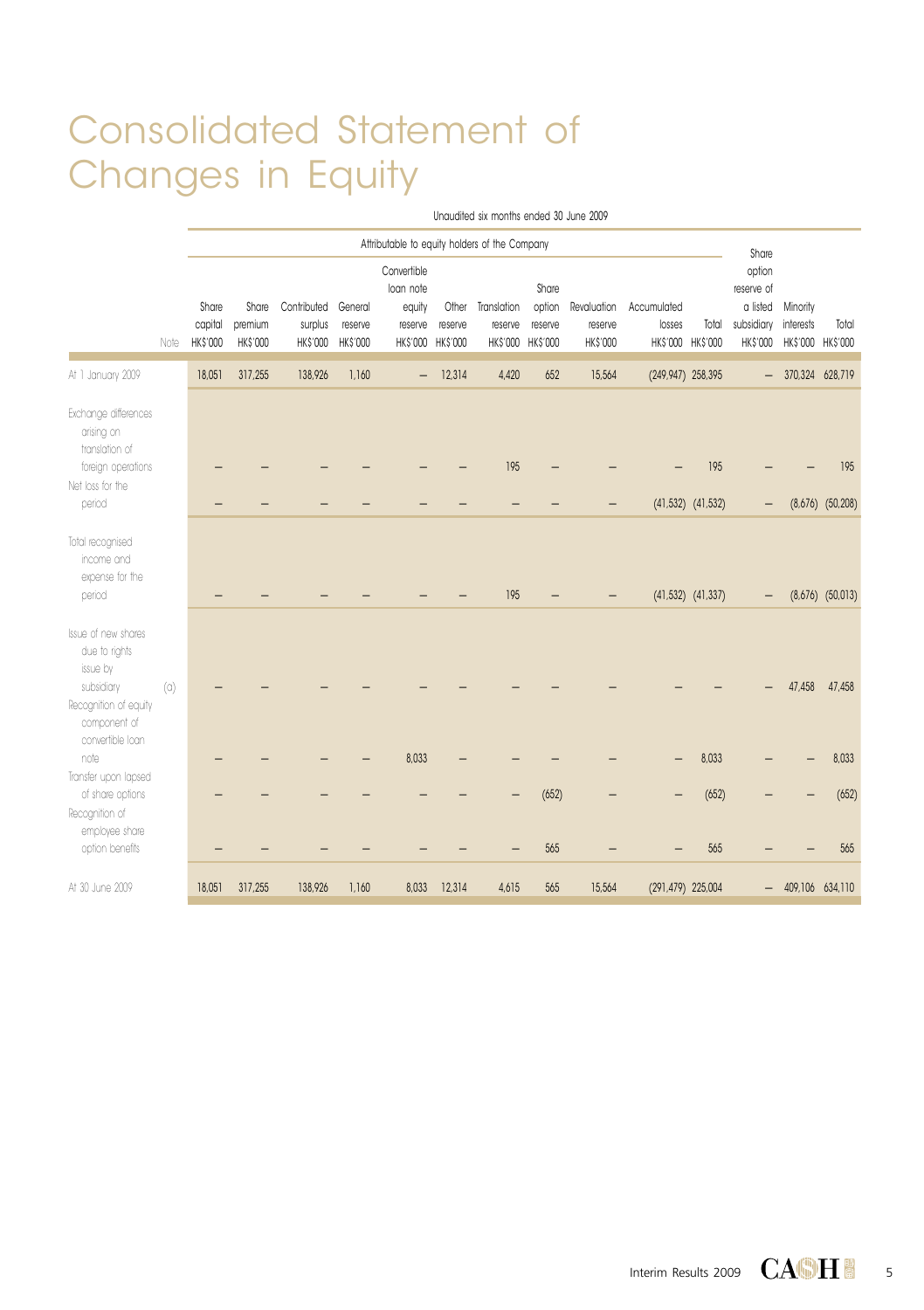|                                                                   |                   |                                               |                                                   |                                                        |                                |                             |                                    |                                    | ui rugurunu un i irui ili iu ui ruguru uu igal iu zuug |                                                                       |                         |                                    |                                        |                          |
|-------------------------------------------------------------------|-------------------|-----------------------------------------------|---------------------------------------------------|--------------------------------------------------------|--------------------------------|-----------------------------|------------------------------------|------------------------------------|--------------------------------------------------------|-----------------------------------------------------------------------|-------------------------|------------------------------------|----------------------------------------|--------------------------|
|                                                                   |                   | Attributable to equity holders of the Company |                                                   |                                                        |                                |                             |                                    |                                    |                                                        | Share<br>option                                                       |                         |                                    |                                        |                          |
|                                                                   | Notes             | Share<br>capital<br><b>HKS'000</b>            | Share<br>premium<br><b>HK\$'000</b><br>(restated) | Contributed<br>surplus<br><b>HKS'000</b><br>(restated) | General<br>reserve<br>HK\$'000 | Other<br>reserve<br>HKS'000 | Translation<br>reserve<br>HK\$'000 | Share<br>reserve<br><b>HKS'000</b> | option Revaluation<br>reserve<br>HK\$'000              | Accumulated<br>profits<br>(losses)<br>HK\$'000 HK\$'000<br>(restated) | Total                   | reserve of<br>subsidiary interests | a listed Minority<br>HK\$'000 HK\$'000 | Total<br><b>HK\$'000</b> |
| At 1 January 2008                                                 |                   | 90,253                                        | 417,255                                           | 16,724                                                 | 1,160                          | 12,314                      | (188)                              | 1,074                              | 15,564                                                 |                                                                       | 93,845 648,001          |                                    |                                        | 88 492,118 1,140,207     |
|                                                                   |                   |                                               |                                                   |                                                        |                                |                             |                                    |                                    |                                                        |                                                                       |                         |                                    |                                        |                          |
| Increase shareholding<br>interest in<br>subsidiary                | (b)               |                                               |                                                   |                                                        |                                |                             |                                    |                                    |                                                        |                                                                       |                         |                                    | (12,356)                               | (12,356)                 |
| Issue of new shares by                                            |                   |                                               |                                                   |                                                        |                                |                             |                                    |                                    |                                                        |                                                                       |                         |                                    |                                        |                          |
| a subsidiary<br>Share repurchases by a                            | (c)               |                                               |                                                   |                                                        |                                |                             |                                    |                                    |                                                        |                                                                       |                         |                                    | (76)                                   | (76)                     |
| subsidiary<br>2007 CASH Financial                                 | (d)               |                                               |                                                   |                                                        |                                |                             |                                    |                                    |                                                        |                                                                       |                         |                                    | (6.425)                                | (6.425)                  |
| Services Group<br>Limited ("CFSG")<br>final dividend paid         |                   |                                               |                                                   |                                                        |                                |                             |                                    |                                    |                                                        |                                                                       |                         | -                                  | (33, 419)                              | (33, 419)                |
| 2007 final dividend                                               |                   |                                               |                                                   |                                                        |                                |                             |                                    |                                    |                                                        |                                                                       |                         |                                    |                                        |                          |
| paid<br>Share of translation                                      |                   |                                               |                                                   |                                                        |                                |                             |                                    |                                    |                                                        |                                                                       | $(36, 101)$ $(36, 101)$ |                                    |                                        | (36, 101)                |
| reserve of an<br>associate                                        |                   |                                               |                                                   |                                                        |                                |                             | 2,035                              |                                    |                                                        |                                                                       | 2,035                   |                                    |                                        | 2,035                    |
| Amount transferred<br>from share<br>premium to                    |                   |                                               |                                                   |                                                        |                                |                             |                                    |                                    |                                                        |                                                                       |                         |                                    |                                        |                          |
| contributed surplus<br>Amount transferred to                      | (e)               |                                               | (100,000)                                         | 100,000                                                |                                |                             |                                    |                                    |                                                        |                                                                       |                         |                                    |                                        |                          |
| set off<br>accumulated<br>losses                                  | (f)               |                                               |                                                   | (50,000)                                               |                                |                             |                                    |                                    |                                                        | 50,000                                                                |                         |                                    |                                        |                          |
| Reduction of shares<br>due to share                               |                   |                                               |                                                   |                                                        |                                |                             |                                    |                                    |                                                        |                                                                       |                         |                                    |                                        |                          |
| consolidation and<br>capital reduction<br>Net loss for the period | $\left( 9\right)$ | (72, 202)                                     |                                                   | 72,202                                                 |                                |                             |                                    |                                    |                                                        |                                                                       | $(80, 281)$ $(80, 281)$ |                                    | 22,248                                 | (58,033)                 |
| At 30 June 2008                                                   |                   | 18.051                                        | 317.255                                           | 138.926                                                | 1,160                          | 12.314                      | 1.847                              | 1.074                              | 15.564                                                 |                                                                       | 27.463 533.654          | 88                                 | 462.090                                | 995.832                  |
|                                                                   |                   |                                               |                                                   |                                                        |                                |                             |                                    |                                    |                                                        |                                                                       |                         |                                    |                                        |                          |

Unaudited six months ended 30 June 2008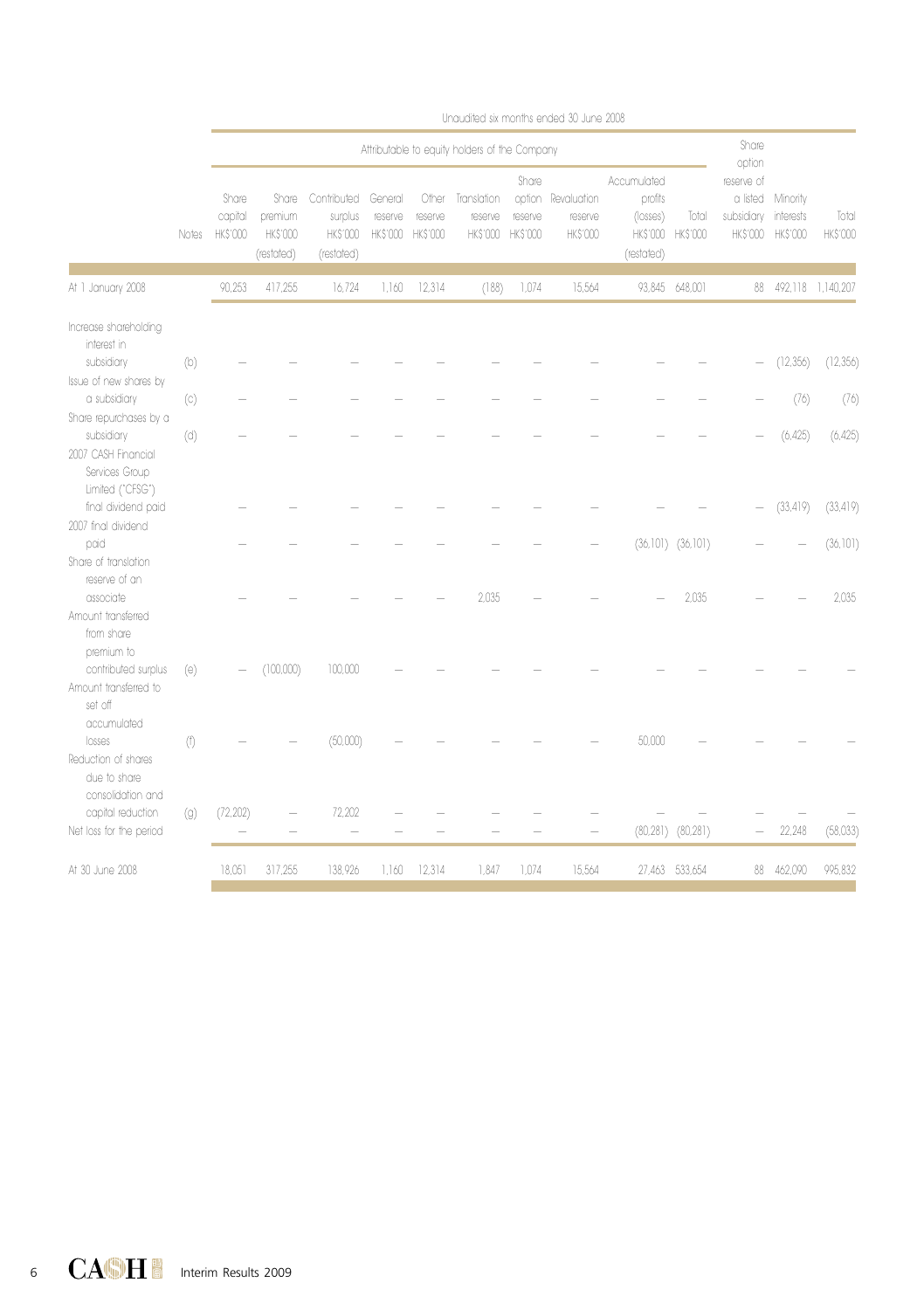- (a) On 17 April 2009, 205,702,702 CFSG's shares of HK\$0.10 each were issued by way of rights issue at a subscription price of HK\$0.45 per share.
- (b) From March 2008 to May 2008, Celestial Investment Group Limited ("CIGL") (a wholly-owned subsidiary of the Company) purchased additional shares in CFSG. The Group's interest in CFSG was increased from 45.27% to 46.79% after the acquisitions.
- (c) On 24 April 2008, 1,000,000 share options of CFSG were exercised at an exercise price of HK\$0.262 per a CFSG's share, resulting in the issue of 1,000,000 CFSG's shares of HK\$0.10 each.
- (d) During the six months ended 30 June 2008, CFSG repurchased a total of 2,586,000 shares of HK\$0.10 each in its own issued share capital on The Stock Exchange of Hong Kong Limited ("Stock Exchange") for an aggregate consideration of HK\$7,217,000. Accordingly, such shares were cancelled and the issued share capital of CFSG was reduced by the nominal value of these shares. As at 30 June 2008, the Group's interest in CFSG was 47.08%.
- (e) Pursuant to a resolution of an annual general meeting held on 6 June 2008, an amount of HK\$100,000,000 was transferred from the share premium account to contributed surplus account where it may be utilised in accordance with the bye-laws of the Company and all the applicable laws.
- (f) Pursuant to a resolution of a board of directors' meeting held on 13 June 2008, an amount of HK\$50,000,000 was transferred from contributed surplus account to set off against the accumulated losses of the Company.
- (g) Pursuant to a special resolution passed by the shareholders at the annual general meeting of the Company held on 6 June 2008, the Company, with effect from 10 June 2008:
	- (i) consolidated every 5 issued shares of HK\$0.10 each in the issued share capital of the Company to 1 share of HK\$0.50 each ("Consolidated Share") ("Share Consolidation");
	- (ii) reduced the issued share capital by cancelling paid up capital to the extent of HK\$0.40 on each of the Consolidation Share in issue ("Capital Reduction"); and
	- (iii) transferred the amount of paid up capital cancelled arising from the Capital Reduction of approximately HK\$72,202,000 to the contributed surplus account.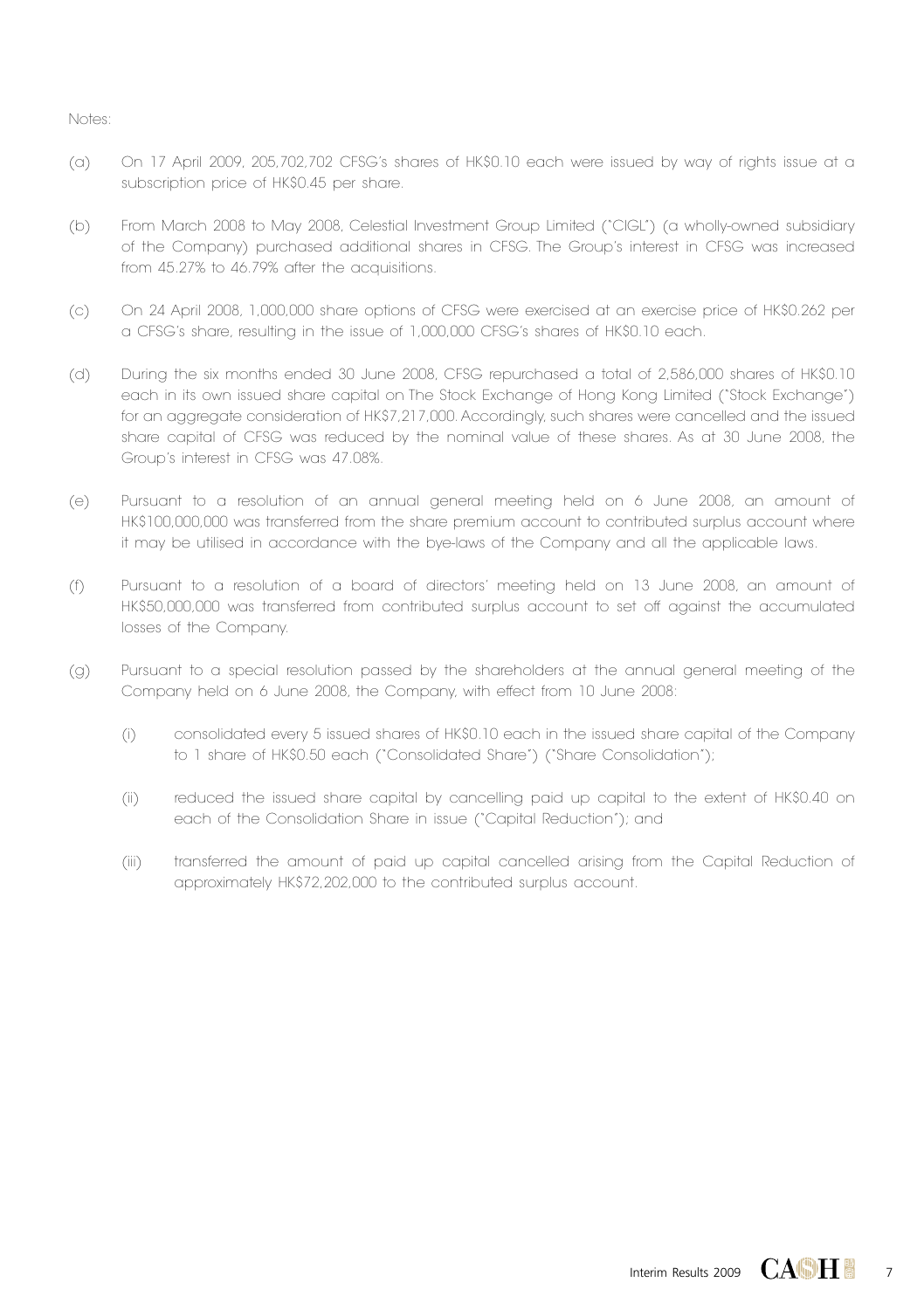Notes:

#### (1) Basis of preparation

The unaudited consolidated results of the Group have been prepared in accordance with Hong Kong Financial Reporting Standards ("HKFRSs") and Hong Kong Accounting Standard ("HKAS") 34 "Interim Financial Reporting" issued by the Hong Kong Institute of Certified Public Accountants. In addition, the unaudited consolidated accounts include applicable disclosures required by the Rules Governing the Listing of Securities on the Stock Exchange ("Listing Rules") and by the Hong Kong Companies Ordinance.

#### (2) Significant accounting policies

The accounting policies and methods of computation used in the preparation of these accounts are consistent with those used in the annual accounts for the year ended 31 December 2008.

The Group has not early applied the following new and revised standards, amendments or interpretations that have been issued but are not yet effective.

| HKAS 27 (Revised)    | Consolidated and separate financial statements <sup>1</sup>       |
|----------------------|-------------------------------------------------------------------|
| HKAS 39 (Amendment)  | Eligible hedged items <sup>1</sup>                                |
| HKFRS 1              | First-time adoption of financial reporting standards <sup>1</sup> |
| HKFRS 3 (Revised)    | Business combinations <sup>1</sup>                                |
| HKFRS 8              | Operating Segment <sup>2</sup>                                    |
| $HK(IFRIC)$ - INT 17 | Distribution of non-cash assets to owners <sup>1</sup>            |
| $HK(IFRIC)$ - INT 18 | Transfer of assets from customers <sup>1</sup>                    |
|                      |                                                                   |

 *Effective for annual periods beginning on or after 1 July 2009.*

*2 Effective for annual periods beginning on or after 1 January 2009.*

The application of HKFRS 3 (Revised) may affect the Group's accounting for business combination for which the acquisition date is on or after 1 January 2010. HKAS 27 (Revised) will affect the accounting treatment for changes in the Group's ownership interest in a subsidiary. The directors of the Company anticipate that the application of the other new and revised standards, amendments or interpretations will have no material impact on the results and the financial position of the Group.

#### (3) Revenue

|                                                       | Unaudited<br>six months ended 30 June |                |  |
|-------------------------------------------------------|---------------------------------------|----------------|--|
|                                                       | 2009                                  | 2008           |  |
|                                                       | <b>HK\$'000</b>                       | <b>HKS'000</b> |  |
|                                                       |                                       |                |  |
| Fees and commission income                            | 111,935                               | 198.891        |  |
| Online game subscription income                       | 14.612                                | 71.344         |  |
| Licensing income                                      | 4,280                                 | 4.545          |  |
| Sales of furniture and household goods and electrical |                                       |                |  |
| appliances, net of discounts and returns              | 393,937                               | 437.151        |  |
|                                                       |                                       |                |  |
|                                                       | 524,764                               | 711.931        |  |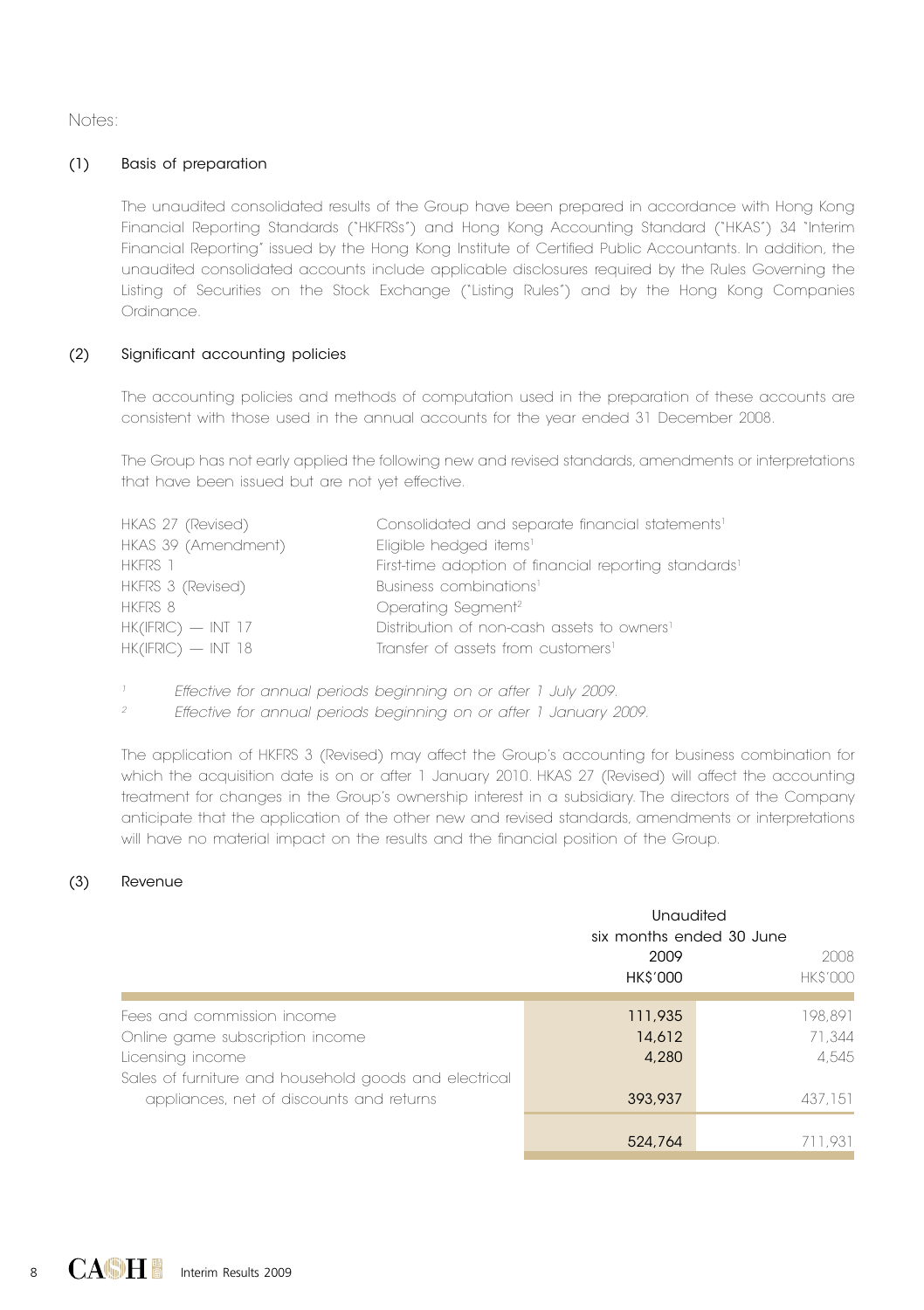#### (4) Business and geographical segments

#### *Business segments*

For management purposes, the Group is currently organised into three main operating divisions, namely, financial services, online game services and retailing. These divisions are the basis on which the Group reports its primary segment information.

Principal activities are as follows :

| Financial services   | Broking, financing, corporate finance services and securities trading      |
|----------------------|----------------------------------------------------------------------------|
| Online game services | Provision of online game services, sales of online game auxiliary products |
|                      | and licensing services                                                     |
| Retailing            | Sales of furniture and household goods and electrical appliances           |

Subsequent to the balance sheet date, the disposal of 60% interest of Hong Kong retail business by the Group was completed on 6 July 2009 (details of which are set out in the section headed "Review and Prospects" under sub-heading "Material Acquisition and Disposals" in this report), the Group will continue to engage in the retailing of furniture and household operations.

Segment information about these businesses is presented as follows:

#### Income statement for the six months ended 30 June 2009

|                                                                                                                                | Financial<br>services<br><b>HK\$'000</b> | Online game<br>services<br>HK\$'000 | Retailing<br><b>HK\$'000</b> | Consolidated<br><b>HK\$'000</b> |
|--------------------------------------------------------------------------------------------------------------------------------|------------------------------------------|-------------------------------------|------------------------------|---------------------------------|
| Revenue                                                                                                                        | 111,935                                  | 18,892                              | 393,937                      | 524,764                         |
| Segment (loss) profit                                                                                                          | (15, 751)                                | (12, 331)                           | 498                          | (27, 584)                       |
| Net gain on financial assets at<br>fair value through profit and<br>loss<br>Finance costs<br>Unallocated corporate<br>expenses |                                          |                                     |                              | 12,399<br>(3,199)<br>(30,624)   |
| Loss before taxation<br>Taxation charge                                                                                        |                                          |                                     |                              | (49,008)<br>(1,200)             |
| Loss for the period                                                                                                            |                                          |                                     |                              | (50, 208)                       |

 $\overline{9}$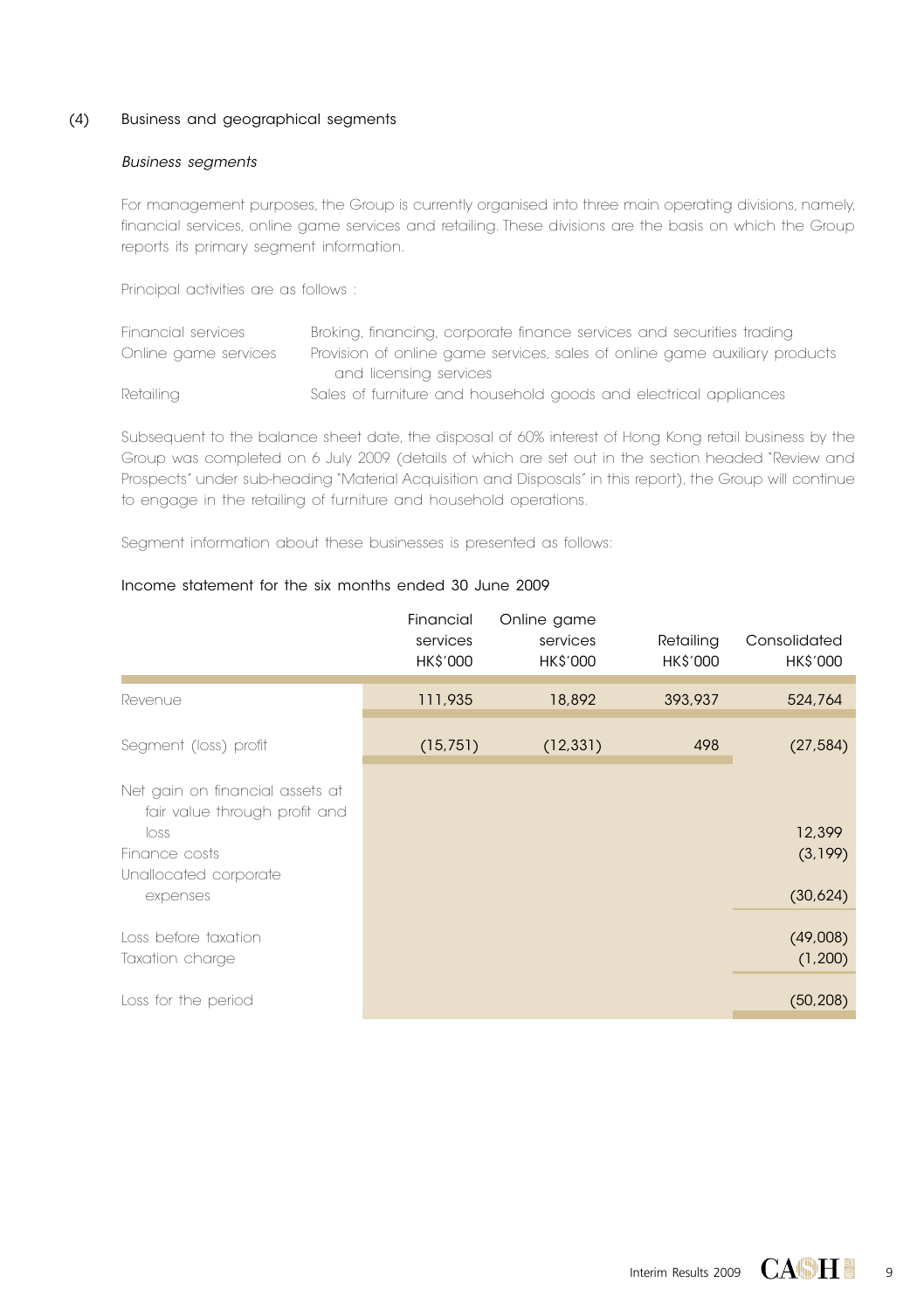#### Income statement for the six months ended 30 June 2008

|                                                                       | Financial<br>services<br><b>HK\$'000</b> | Online game<br>services<br><b>HK\$'000</b> | Retailing<br><b>HK\$'000</b> | Consolidated<br><b>HK\$'000</b> |
|-----------------------------------------------------------------------|------------------------------------------|--------------------------------------------|------------------------------|---------------------------------|
| Revenue                                                               | 198,891                                  | 75,889                                     | 437,151                      | 711,931                         |
| Segment profit (loss)                                                 | 42,401                                   | (42,077)                                   | (6,458)                      | (6, 134)                        |
| Net loss on financial assets at fair<br>value through profit and loss |                                          |                                            |                              | (54, 572)                       |
| Gain on dilution of shareholding<br>in subsidiaries<br>Finance costs  |                                          |                                            |                              | 42,256<br>(1, 382)              |
| Unallocated corporate expenses                                        |                                          |                                            |                              | (33, 233)                       |
| Loss before taxation<br>Taxation charge                               |                                          |                                            |                              | (53,065)<br>(4,892)             |
| Loss for the period                                                   |                                          |                                            |                              | (57, 957)                       |

#### *Geographical segments*

The Group's operations are located in Hong Kong and the People's Republic of China ("PRC"). For the activities of financial services and retailing, they are mainly based in Hong Kong and the revenue of these activities are substantially derived from Hong Kong. The online game business activities are mainly based in the PRC and the revenue of these activities are derived mainly from the PRC.

|                                   |                          | <b>Unaudited</b>            |  |  |  |
|-----------------------------------|--------------------------|-----------------------------|--|--|--|
|                                   | six months ended 30 June |                             |  |  |  |
|                                   | 2009<br>HK\$'000         | 2008<br><b>HK\$'000</b>     |  |  |  |
| Hong Kong<br>PRC<br>Taiwan (Note) | 510,152<br>14,612        | 631,649<br>59,075<br>21,207 |  |  |  |
|                                   | 524,764                  | 711,931                     |  |  |  |

Note: The subsidiaries in Taiwan have been disposed during the year ended 31 December 2008.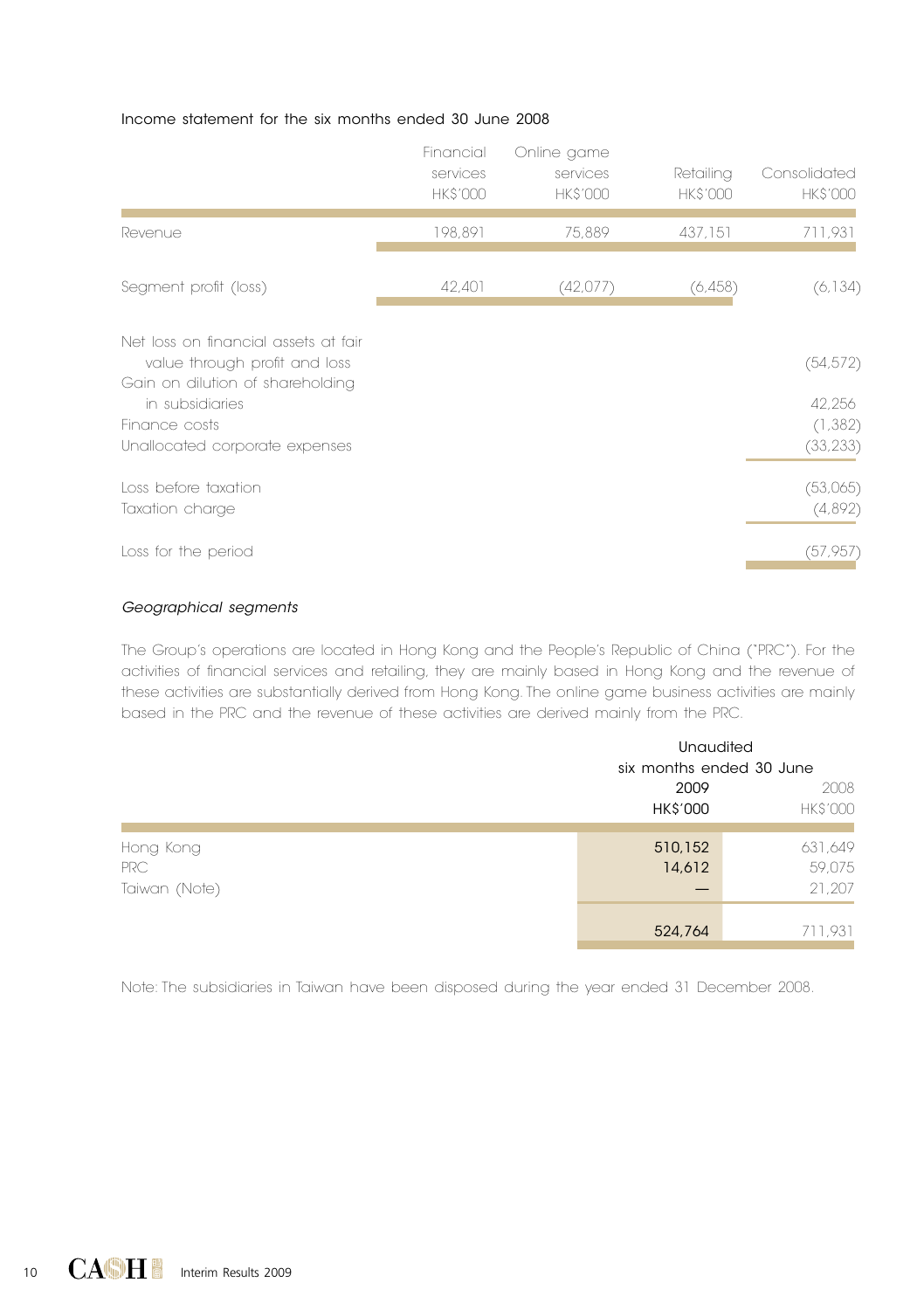|                         | <b>Unaudited</b><br>six months ended 30 June |       |  |
|-------------------------|----------------------------------------------|-------|--|
|                         |                                              |       |  |
|                         | 2009<br><b>HK\$'000</b><br><b>HK\$'000</b>   |       |  |
| Profits tax:<br>$-$ PRC |                                              | __    |  |
| — Hong Kong             | 1,200                                        | 4,892 |  |
|                         | 1,200                                        | 4,892 |  |

Hong Kong profits tax is calculated at 16.5% (2008: 16.5%) on the estimated assessable profits for both periods.

### (6) Loss per share

The calculation of basic and diluted loss per share attributable to the ordinary equity holders of the Company for the six months ended 30 June 2009 together with the comparative figures for the prior period are based on the following data:

|                                                                                                                                  | Unaudited<br>six months ended 30 June<br>2009<br><b>HK\$'000</b> | 2008<br><b>HK\$'000</b> |
|----------------------------------------------------------------------------------------------------------------------------------|------------------------------------------------------------------|-------------------------|
| Loss for the purpose of basic and diluted loss per share<br>Loss for the period attributable to equity holders<br>of the Company | (41, 532)                                                        | (80, 281)               |
|                                                                                                                                  | Unaudited<br>six months ended 30 June<br>2009                    | 2008                    |
| Number of shares                                                                                                                 |                                                                  |                         |
| Weighted average number of ordinary shares for the purpose<br>of basic loss per share                                            | 180,505,148                                                      | 180,505,148             |
| Effect of dilutive potential ordinary shares assumed<br>conversion of convertible loan note                                      | 14,674,446                                                       |                         |
| Effect of dilutive potential ordinary shares assumed exercise<br>of share options                                                | 3,257,678                                                        | 3,690,330               |
| Weighted average number of ordinary shares for the purpose<br>of diluted loss per share                                          | 198,437,272                                                      | 184.195.478             |

The weighted average number of ordinary shares for the purpose of basic and diluted loss per share has been adjusted for the effect of the share consolidation on 10 June 2008.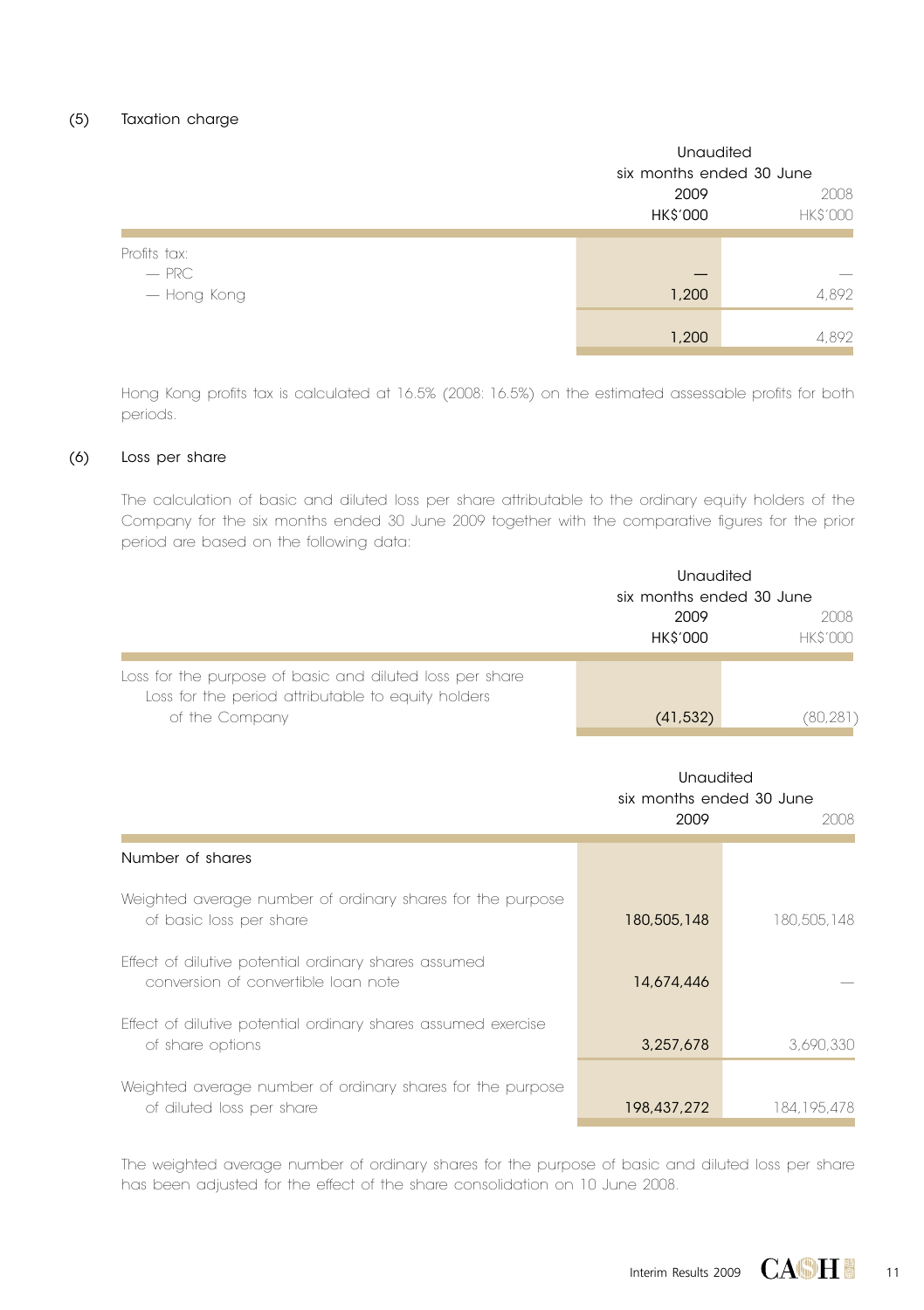#### (7) Account receivables

|                                                                                                                                                                                                                                 | 30 June<br>2009<br>(Unaudited)<br><b>HK\$'000</b> | 31 December<br>2008<br>(Audited)<br><b>HKS'000</b> |
|---------------------------------------------------------------------------------------------------------------------------------------------------------------------------------------------------------------------------------|---------------------------------------------------|----------------------------------------------------|
| Account receivables arising from the business of dealing in<br>securities and equity options:<br>Clearing houses, brokers and dealers<br>Cash clients<br>Margin clients<br>Clients of subscription for initial public offerings | 239,893<br>72.859<br>151,289                      | 72.199<br>36.425<br>97,185                         |
| ('POS')<br>Account receivables arising from the business of dealing in<br>futures and options:<br>Clients                                                                                                                       | 501,565<br>65                                     | 65                                                 |
| Clearing houses, brokers and dealers<br>Commission receivables from brokerage of mutual funds<br>and insurance-linked investment plans and products                                                                             | 93.947<br>1.040                                   | 94.719<br>2.349                                    |
| Account receivables arising from the business of provision<br>of corporate finance services                                                                                                                                     | 743                                               | 1,100                                              |
| Account receivables arising from the business of provision<br>of online game services                                                                                                                                           | 1,802<br>1,063,203                                | 1,881<br>305,923                                   |

The settlement terms of account receivables arising from the business of dealing in securities and equity options are two days after trade date, and account receivables arising from the business of dealing in futures and options are one day after trade date.

In respect of the commission receivables from brokerage of mutual funds and insurance-linked investment plans and products, account receivables arising from the business of provision of corporate finance services and online game services, the Group allows a credit period of 30 to 90 days. The aged analysis is as follows:

|                                                         | (Unaudited) | 30 June<br>2009<br>HK\$'000 | 31 December<br>2008<br>(Audited)<br><b>HK\$'000</b> |
|---------------------------------------------------------|-------------|-----------------------------|-----------------------------------------------------|
| $0-30$ days<br>31-60 days<br>61-90 days<br>Over 90 days |             | 725<br>357<br>145<br>2,358  | 3,382<br>499<br>523<br>926                          |
|                                                         |             | 3,585                       | 5,330                                               |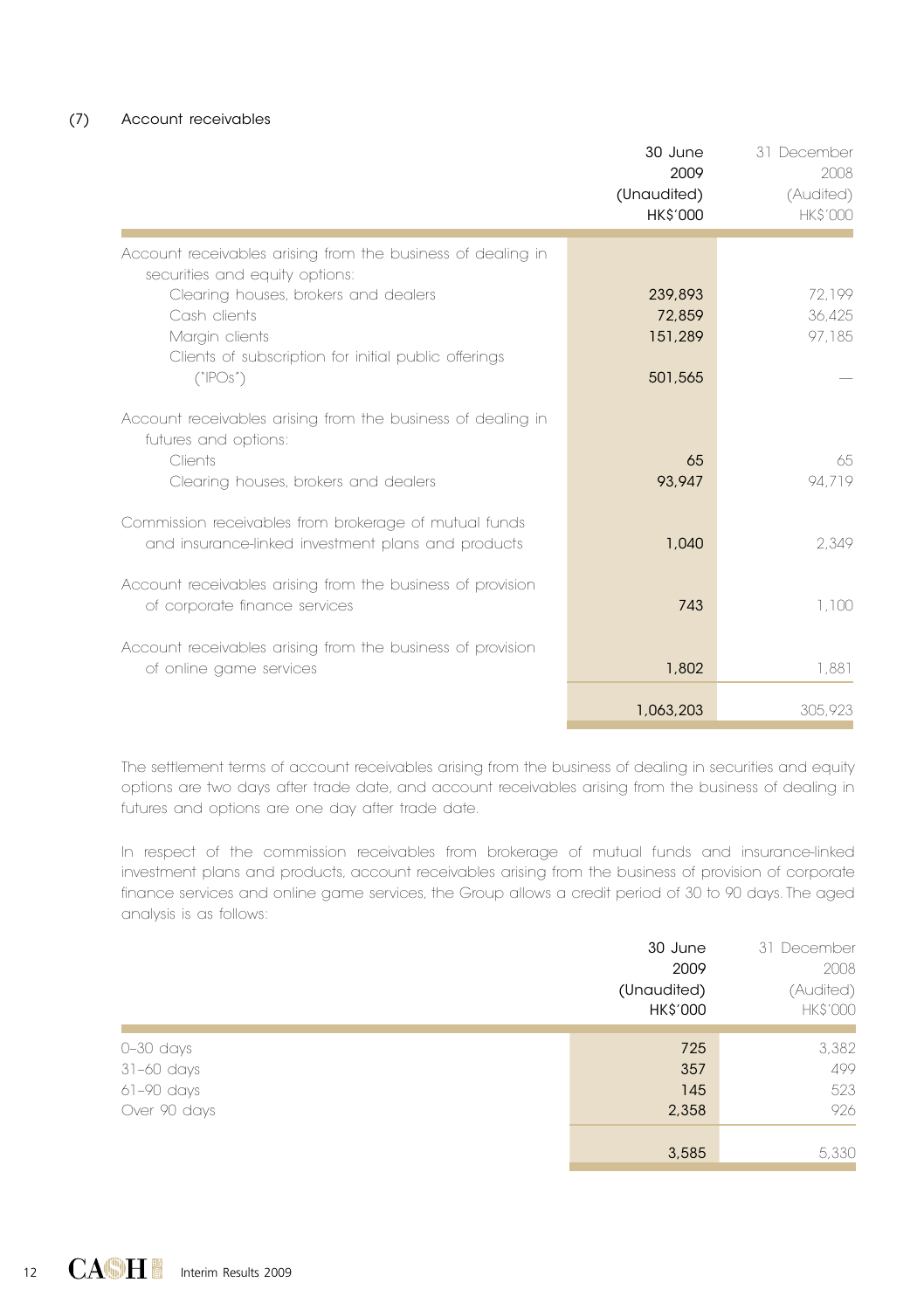Loans to margin clients are secured by clients' pledged securities, repayable on demand and bear interest at commercial rates. No aged analysis is disclosed as in the opinion of directors of the Company, the aged analysis does not give additional value in view of the nature of business of share margin financing.

Included in accounts receivable from margin clients arising from the business of dealing in securities are amounts due from certain related parties, the details of which are as follows:

| Name                                                                            | Balance at<br>1 January<br>2009<br><b>HK\$'000</b> | Balance at<br>30 June<br>2009<br><b>HK\$'000</b> | Maximum<br>amount<br>outstanding<br>during the<br>period<br><b>HK\$'000</b> | Market<br>value of<br>pledged<br>securities at<br>fair value<br>at 30 June<br>2009<br><b>HK\$'000</b> |
|---------------------------------------------------------------------------------|----------------------------------------------------|--------------------------------------------------|-----------------------------------------------------------------------------|-------------------------------------------------------------------------------------------------------|
| Directors of the Company<br>Mr Law Ping Wah Bernard and associates<br>(Note 1)  |                                                    |                                                  | 11.149                                                                      |                                                                                                       |
| Mr Wong Kin Yick Kenneth and associates<br>(Note 2)                             | 222                                                | 277                                              | 283                                                                         | 1,805                                                                                                 |
| Director of CFSG<br>Mr Cheng Man Pan Ben and associates                         | 29                                                 | 150                                              | 5,173                                                                       | 3,876                                                                                                 |
| Substantial shareholder of the Company<br>Mr Kwan Pak Hoo Bankee and associates |                                                    |                                                  | 8,523                                                                       |                                                                                                       |

Notes:

(1) Associates are defined in accordance with the Listing Rules.

(2) Mr Wong Kin Yick Kenneth resigned as executive directors of both the Company and CFSG during the year ended 31 December 2008.

The above balances are repayable on demand and bear interest at commercial rates which are similar to the rates offered to other margin clients.

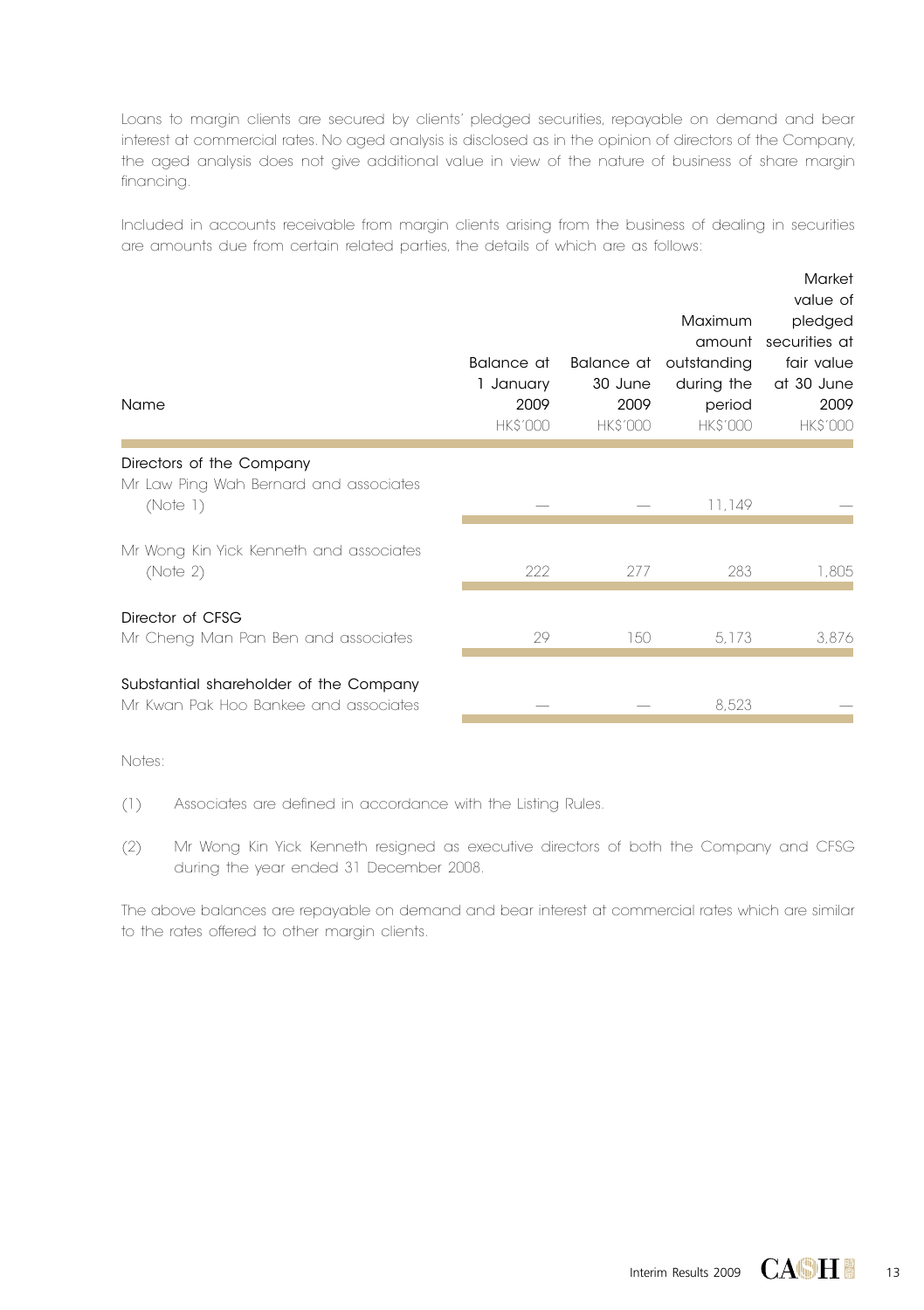|                                                                                                                | 30 June<br>2009<br>(Unaudited)<br><b>HK\$'000</b> | 31 December<br>2008<br>(Audited)<br><b>HK\$'000</b> |
|----------------------------------------------------------------------------------------------------------------|---------------------------------------------------|-----------------------------------------------------|
| Account payables arising from the business of<br>dealing in securities and equity options:                     |                                                   |                                                     |
| Cash clients<br>Margin clients                                                                                 | 429,469<br>276,151                                | 400,345<br>120,928                                  |
| Account payables to clients arising from the business<br>of dealing in futures and options                     | 154,616                                           | 167,545                                             |
| Account payables to clients arising from the business<br>of dealing in leveraged foreign exchange<br>contracts | 317                                               | 357                                                 |
| Account payables arising from the business of the<br>online game services                                      | 7,425                                             | 2,334                                               |
| Trade creditors arising from retailing business                                                                | 123,606                                           | 132,084                                             |
|                                                                                                                | 991,584                                           | 823,593                                             |

The settlement terms of account payables arising from the business of dealing in securities are two days after trade date. Except for the amount payables to margin clients, the age of these balances is within 30 days.

Amounts due to margin clients are repayable on demand. No aged analysis is disclosed as in the opinion of directors of the Company, the aged analysis does not give additional value in view of the nature of business of share margin financing.

Account payables to clients arising from the business of dealing in futures and options and leveraged foreign exchange contracts are margin deposits received from clients for their trading of these contracts. The required margin deposits are repayable upon the closure of the corresponding futures and options and leveraged foreign contracts position. The excesses of the outstanding amounts over the required margin deposits stipulated are repayable to clients on demand. No aged analysis is disclosed as in the opinion of directors of the Company, the aged analysis does not give additional value in view of the nature of these businesses.

14 **CACH I** Interim Results 2009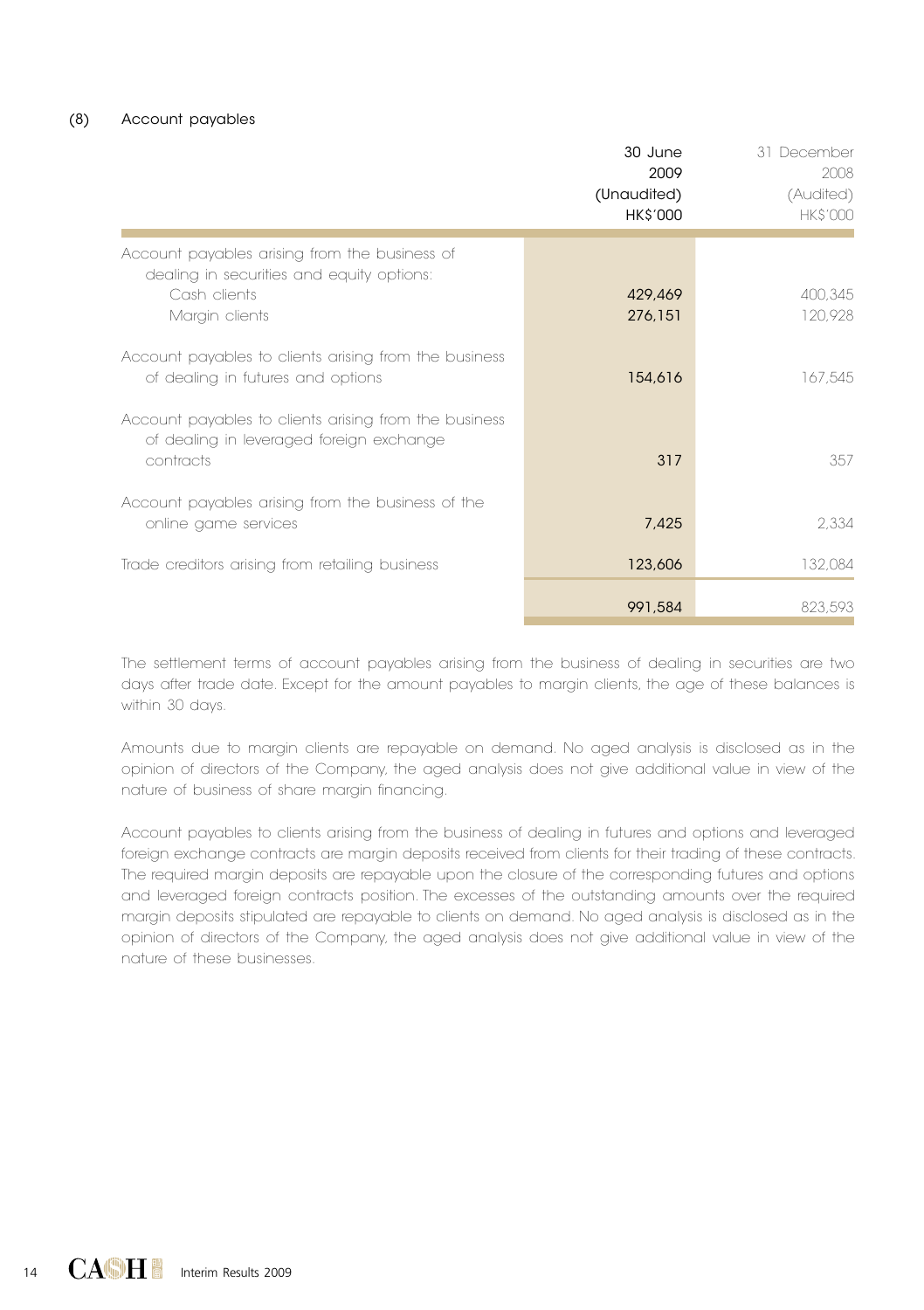The following is an aged analysis of trade creditors arising from the business of the retailing business at the balance sheet date:

|              | 30 June         | 31 December     |
|--------------|-----------------|-----------------|
|              | 2009            | 2008            |
|              | (Unaudited)     | (Audited)       |
|              | <b>HK\$'000</b> | <b>HK\$'000</b> |
|              |                 |                 |
| $0-30$ days  | 58,246          | 54,166          |
| 31–60 days   | 40,714          | 34,877          |
| $61-90$ days | 20,219          | 17,537          |
| Over 90 days | 4,427           | 25,504          |
|              |                 |                 |
|              | 123,606         | 132,084         |

#### (9) Financial risk management objectives and policies

The Group's major financial instruments include equity investments, statutory and other deposits, bank balances and cash, deposits with brokers, borrowings, account receivables, other receivables, loan receivables, loan to an associate, account payables, other payables, derivative financial instruments and loan from a minority shareholder. The risks associated with these financial instruments and the policies on how to mitigate these risks are set out below. The management manages and monitors these exposures to ensure appropriate measures are implemented on a timely and effective manner.

#### *Market risk*

#### *Equity price risk*

The Group is exposed to equity price risk as a result of changes in fair value of its investments in equity securities and derivative financial instruments. The directors of the Company manage the exposure by closely monitoring the portfolio of equity investments and derivative financial instrument.

#### *Equity price sensitivity*

The sensitivity analyses below have been determined based on the exposure to equity price risks at the reporting date. The analysis is prepared assuming the financial instruments outstanding at the balance sheet date were outstanding for the whole period. A 30 percent change is used when reporting equity price risk internally to key management personnel and represents management's assessment of the reasonably possible change in equity price.

For the period ended 30 June 2009, if the market bid prices of the Group's listed equity investments had been 30 percent higher/lower, the Group's loss would decrease/increase by HK\$13.5 million (2008: the Group's profit would increase/decrease by HK\$14.9 million). This is mainly attributable to the changes in fair values of the listed investments held for trading.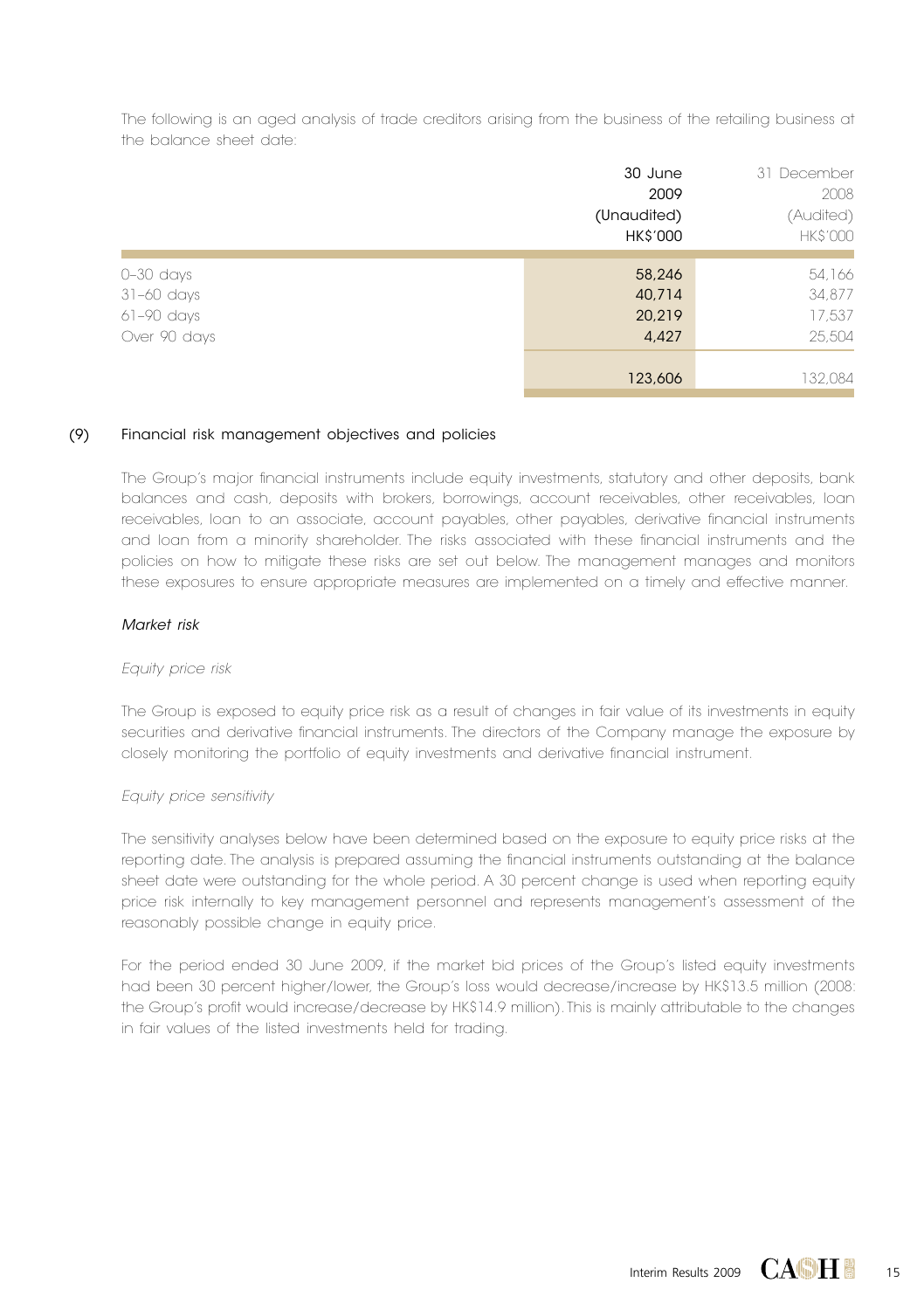For derivative financial instruments, the Group has obligations to take up equity securities based on the relevant contract. In addition, since these contracts are mark-to-market at reporting date, the Group will have profit and loss exposure in these contracts. No sensitivity analysis is prepared as the impact for the remaining contracts are expected to be insignificant.

In management's opinion, the sensitivity analysis is unrepresentative of the inherent equity price risk as the period-end exposure does not reflect the exposure during the period. An unexpected decrease in market bid price may result in the Group suffering significant loss due to the leverage feature.

#### *Interest rate risk*

The Group is exposed to fair value interest rate risk in relation to fixed-rate bank balances, fixed-rate loan receivables and deposits with brokers. The Group currently does not have a fair value hedging policy.

The Group is also exposed to cash flow interest rate risk in relation to variable-rate bank borrowings, loans receivable, loans to margin clients and bank balances. The Group currently does not have a cash flow interest rate hedging policy. However, management is closely monitoring its exposure arising from margin financing and other lending activities undertaken by allowing an appropriate margin on the interest received and paid by the Group. A 100 (2008: 100) basis point change is used when reporting cash flow interest rate risk internally to key management personnel and represents management's assessment of the reasonably possible change in interest rates.

The Group's exposures to interest rates on financial assets and financial liabilities are detailed in the liquidity risk management section of this note. The Group's cash flow interest rate risk is mainly concentrated on the fluctuation of Hong Kong Prime Rate and HIBOR arising from the Group's variable interest rate instruments.

The sensitivity analysis is prepared assuming the financial instruments outstanding at the balance sheet date were outstanding for the whole period. For the period ended 30 June 2009, if the interest rate of bank borrowings, loans receivable, loans to margin clients and bank balances had been 100 basis point higher/lower, the Group's loss would decrease/increase by HK\$3.9 million (2008: the Group's profit would increase/decrease by HK\$4.2 million). This is mainly attributable to the bank interest expenses under finance costs or interest income under revenue.

#### *Foreign currency risk*

Foreign exchange risk is the risk of loss due to adverse movements in foreign exchange rate relating to foreign currency denominated account receivables with foreign brokers and bank balances. The management monitors foreign exchange exposure and will consider hedging significant foreign exposure should the need arise.

More than 90% of financial assets and financial liabilities of the Group are denominated in United States Dollar ("US\$") or Hong Kong Dollars ("HK\$"), while US\$ is not the functional currency of the group entity. As HK\$ is pegged to US\$, the Group does not expect any significant movements in the US\$/HK\$ exchange rates. No foreign currency sensitivity is disclosed as in the opinion of directors of the Company, the foreign currency sensitivity does not give additional value in view of insignificant movement in the US\$/HK\$ exchange rates and insignificant exposure of other foreign currencies as at the balance sheet date.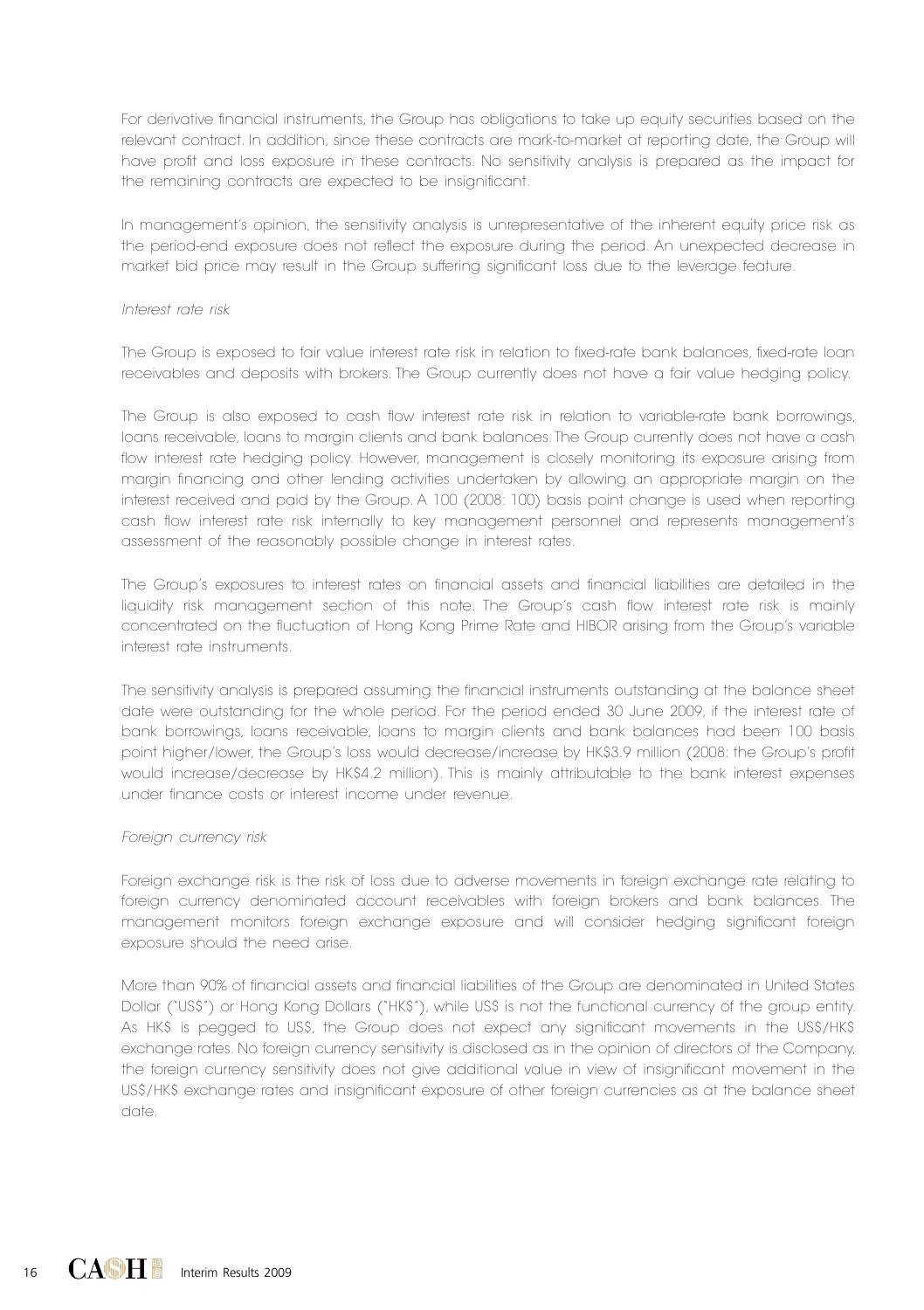#### *Credit risk*

The Group's maximum exposure to credit risk which will cause a financial loss to the Group in the event of the counterparties failure to perform their obligations as at the balance sheet dates in relation to each class of recognised financial assets is the carrying amount of those assets as stated in the consolidated balance sheet.

In order to minimise the credit risk on brokerage and financing operations, the Credit and Risk Management Committee is set up to compile the credit and risk management policies, to approve credit limits and to determine any debt recovery action on those delinquent receivables. With regard to provision of online game services, the Group has delegated a team responsible for determination of credit limits and other monitoring procedures to ensure that follow-up action is taken to recover overdue debts. In addition, the Group reviews the recoverable amount of each individual trade debt at each balance sheet date to ensure that adequate impairment losses are made for irrecoverable amounts. In this regard, the directors of the Company consider that the Group's credit risk is significantly reduced.

Other than concentration of credit risk on loan to an associate, the Group has no significant concentration of credit risk, as the exposure spread over a number of counterparties and customers.

Bank balances and deposits are placed in various authorised institutions and the directors of the Company consider the credit risk of such authorised institutions is low.

#### *Liquidity risk*

As part of ordinary broking activities, the Group is exposed to liquidity risk arising from (1) timing difference between settlement with clearing houses or brokers and customers and (2) derivative financial instruments (trading as accumulator) if it has difficulties in fulfilling its obligation to purchase the agreed amount of equity securities at any agreed point as set out in the contract. Securities market bid price and the associated volatility will affect the Group's future cash flows and profit and loss. To address the risk, treasury team works closely with the settlement division on monitoring the liquidity gap. In addition, for contingency purposes, clean loan facilities are put in place.

For retailing and online game services activities, the Group monitors and maintains a level of cash and cash equivalents deemed adequate by the management to finance the operations and mitigate the effects of fluctuations in cash flows. The management monitors the utilisation of borrowings and ensures compliance with loan covenants.

#### (10) Share capital

|                                                               | Number of shares<br>roon | Amount<br><b>HK\$'000</b> |
|---------------------------------------------------------------|--------------------------|---------------------------|
| Authorised:<br>Ordinary shares of HK\$0.10 each at            |                          |                           |
| 1 January 2009 and 30 June 2009                               | 3.000.000                | 300,000                   |
| Issued and fully paid:<br>Ordinary shares of HK\$0.10 each at |                          |                           |
| 1 January 2009 and 30 June 2009                               | 180.505                  | 8.051                     |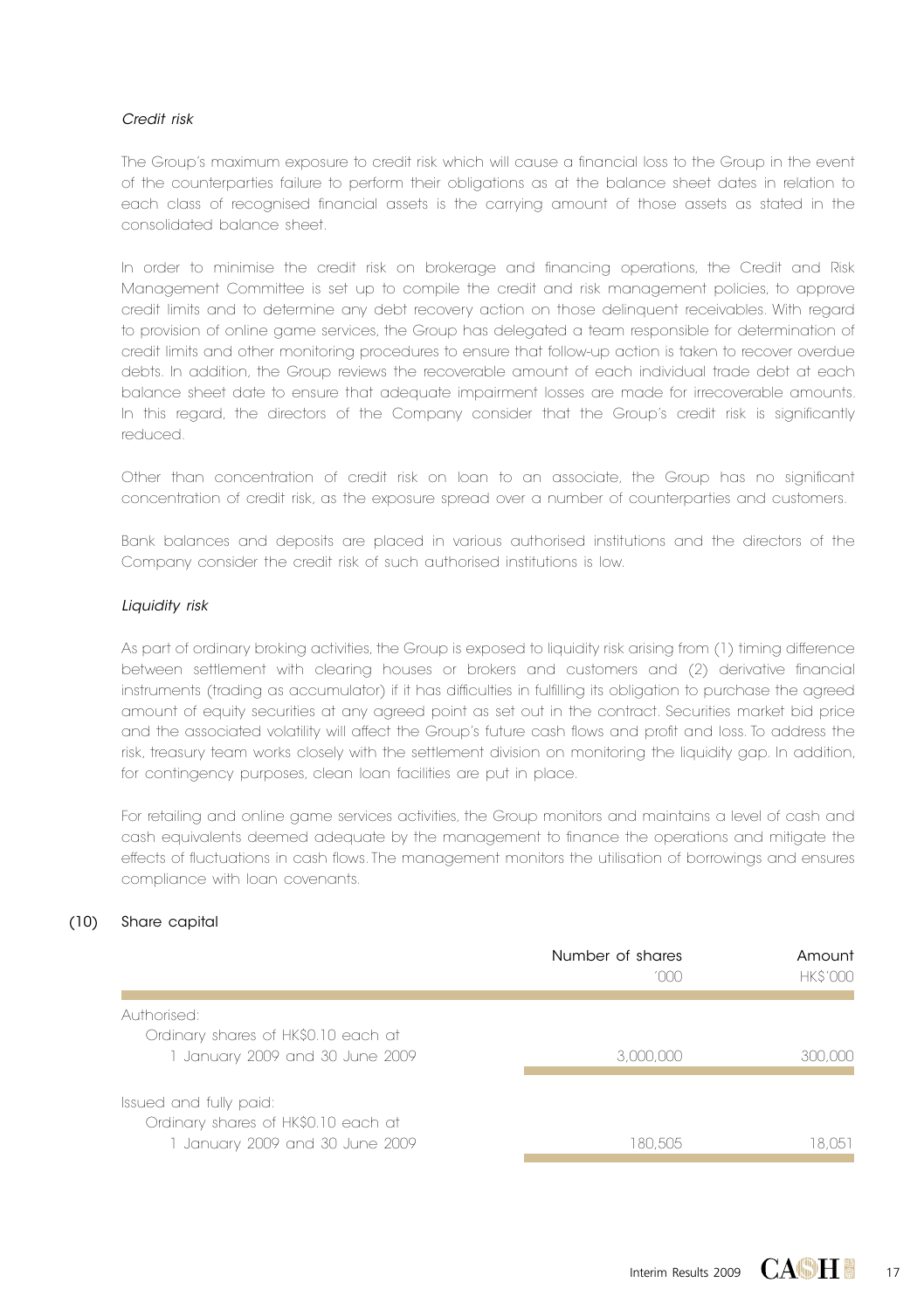#### (11) Contingent liabilities

On 11 May 2006, Hallmark Cards, Incorporated ("Petitioner") filed a petition for a winding-up order against Cosmos Global Limited ("Cosmos"), a subsidiary of the Company, under which the Petitioner claimed that Cosmos was indebted to the Petitioner for a sum of US\$41,591.23 (equivalent to approximately HK\$324,000) and interest accrued thereon. A winding-up order was made by a master of the High Court on 2 August 2006. Provisional liquidator has been appointed by the court to manage the affairs of Cosmos on the same date and Cosmos is now in the process of liquidation. Cosmos is a dormant company and the winding up of Cosmos will not have any material impact to the operation of the Group.

#### (12) Related party transactions

The Group had the following significant transactions with related parties during the period:

|                                                                                                                                                                                                                     | Unaudited<br>six months ended 30 June<br>2009 |                 |                         |  |
|---------------------------------------------------------------------------------------------------------------------------------------------------------------------------------------------------------------------|-----------------------------------------------|-----------------|-------------------------|--|
|                                                                                                                                                                                                                     | Notes                                         | <b>HK\$'000</b> | 2008<br><b>HK\$'000</b> |  |
| Commission and interest income received from<br>the following substantial shareholder of<br>the Company<br>Mr Kwan Pak Hoo Bankee and associates                                                                    | $\alpha$                                      | 21              | 58                      |  |
| Commission and interest income received from<br>the following directors of the Company<br>Mr Lin Che Chu George and associates<br>Mr Law Ping Wah Bernard and associates<br>Mr Wong Kin Yick Kenneth and associates | (b)<br>$\left(\circ\right)$                   | 9<br>23<br>97   | 7<br>26<br>77           |  |
|                                                                                                                                                                                                                     |                                               | 129             | 110                     |  |
| Commission and interest income received from<br>the following directors of CFSG<br>Mr Cheng Man Pan Ben and associates<br>Mr Yuen Pak Lau Raymond and associates                                                    | (d)<br>(e)                                    | 19<br>7<br>26   | 25<br>5<br>30           |  |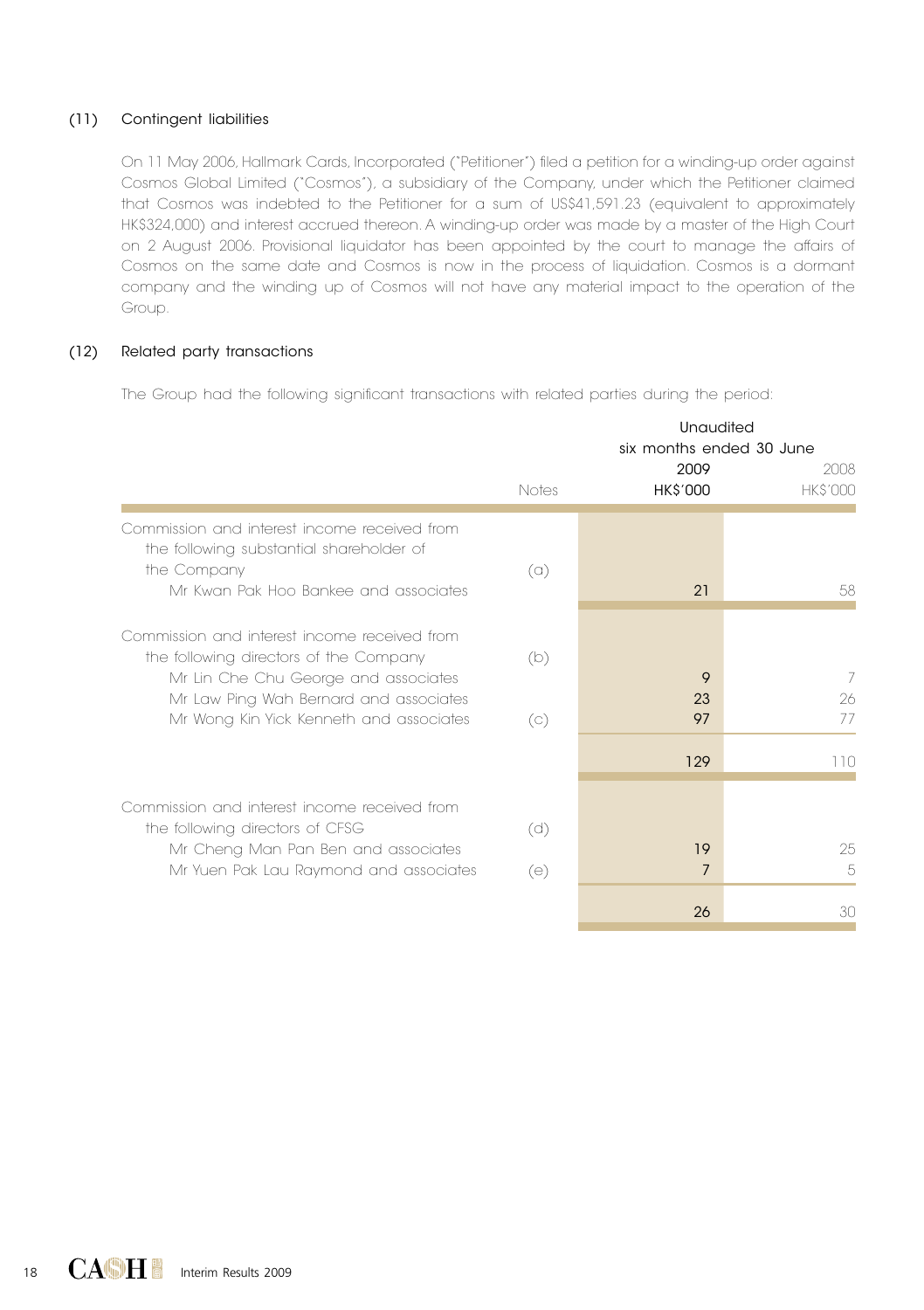- (a) During the six months ended 30 June 2009, the Group received commission and interest income from margin financing of approximately HK\$21,000 (2008: HK\$58,000) from substantial shareholder of the Company.
- (b) During the six months ended 30 June 2009, the Group received commission and interest from margin financing of approximately HK\$129,000 (2008: HK\$110,000) from certain directors of the Company.
- (c) Mr Wong Kin Yick Kenneth resigned as executive directors of both the Company and CFSG during the year ended 31 December 2008.
- (d) During the six months ended 30 June 2009, the Group received commission and interest from margin financing of approximately HK\$26,000 (2008: HK\$30,000) from certain directors of CFSG.
- (e) Mr Yuen Pak Lau Raymond was appointed as an executive director of CFSG during the year ended 31 December 2008 and therefore his comparative figures in 2008 are restated.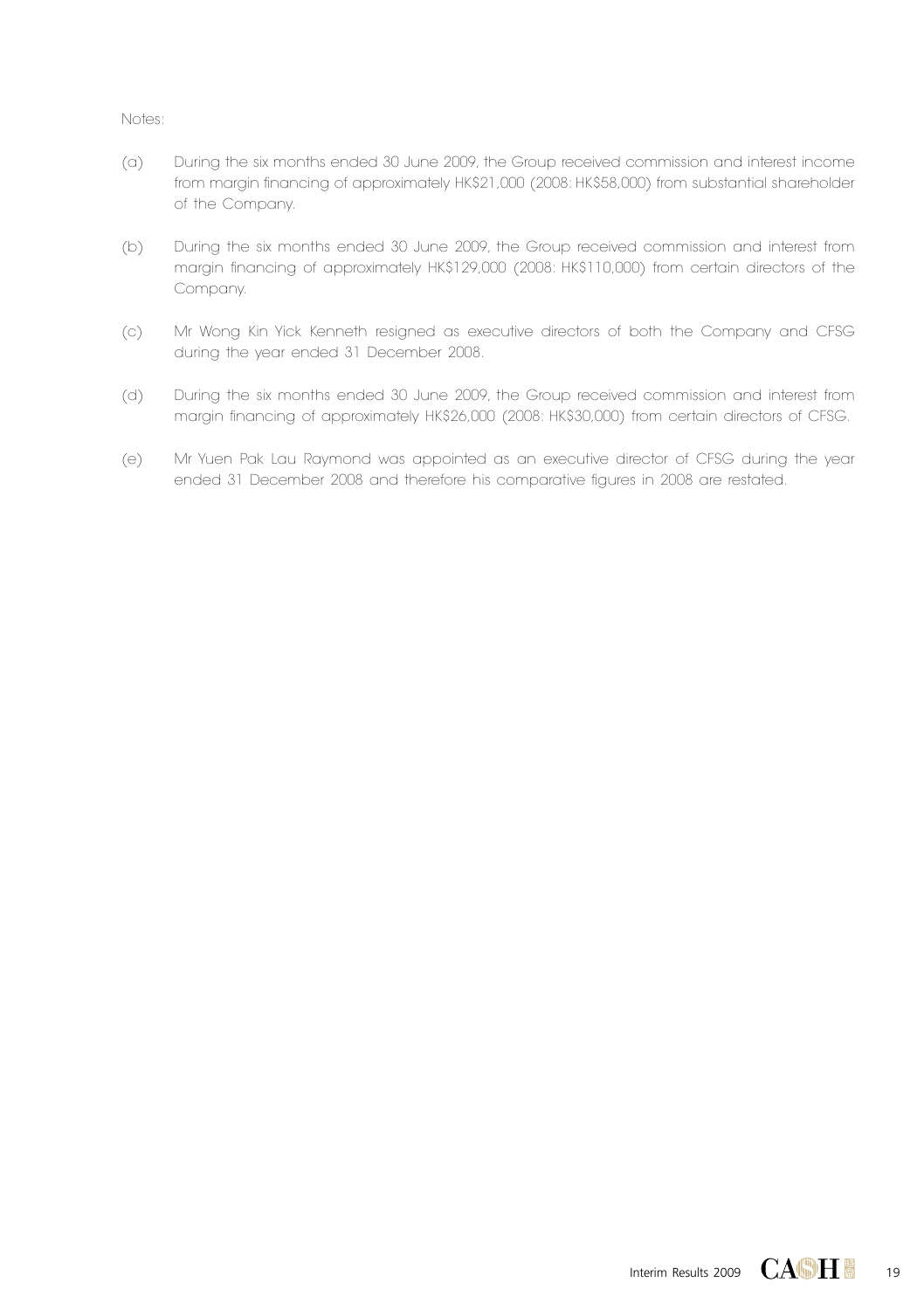# Dividend

The Board does not recommend the payment of any dividend for the six months ended 30 June 2009 (2008: Nil).

## Review and Prospects

## Financial Review

### *Financial Performance*

For the six months ended 30 June 2009, the Group recorded revenue of HK\$524.8 million as compared to HK\$711.9 million for the same period last year. The significant decrease in revenue was mainly due to a drop in financial services income recorded by the Group's financial services division (CFSG) in the current period under review. Like most of the local and worldwide financial services houses and retailers which had been worst hit by the financial crisis in half a century, the Group had encountered the toughest times during the first half of the current year. In the wake of the unprecedented financial crisis and economic downturn, the Group had swiftly come up with its strategic management decisions and pursued all necessary stringent measures and actions to weather these difficult moments, and had successfully managed to reduce the net loss to HK\$50.2 million for the six months ended 30 June 2009 from a net loss of HK\$58.0 million of last corresponding period.

## Financial Services — CASH Financial Services Group ("CFSG")

For the six months ended 30 June 2009, CFSG recorded a net loss of HK\$15.8 million as compared to a net profit of HK\$42.4 million as recorded in the same period of last year. The recorded loss was mainly due to the dramatic fall in commission revenue amid the extremely poor financial environment. Being one of the leading financial services groups in Hong Kong, CFSG's brokerage business had been hit hard by the worst financial turmoil in the recent history of the global financial world after the collapse of Lehman Brothers in October 2008. The already bearish investment sentiment brought about by the financial crisis had been further clouded by the banks' concerted actions to tighten, if not suspend, all sorts of credit lines in both local and global markets amid the fears that more financial and commercial giants with severe financial difficulties would suffer the same fate of Lehman Brothers as the financial tsunami spread from the US to the rest of the world. With the Hang Seng Index having slid 67% from its top in late 2007 to its low at 10,515 in late 2008, the market turnover in Hong Kong for the first half of 2009 were down 33.5% from the same period of 2008. As a result of the poor investment sentiment, CFSG recorded revenue of HK\$111.9 million for the period as compared to HK\$198.9 million for the same period of the previous year. The significant decrease was attributable to the reduction in both the commission income generated from CFSG's brokerage business and interest income from its financing activities. After coming across the most difficult times in recent years, CFSG had seen its brokerage business start improving towards the end of the second quarter of the year as the optimistic sentiment began to take hold in the city after the governments all over the world began to pursue all necessary fiscal and monetary measures to restore the financial orders and to pull their countries out of recession.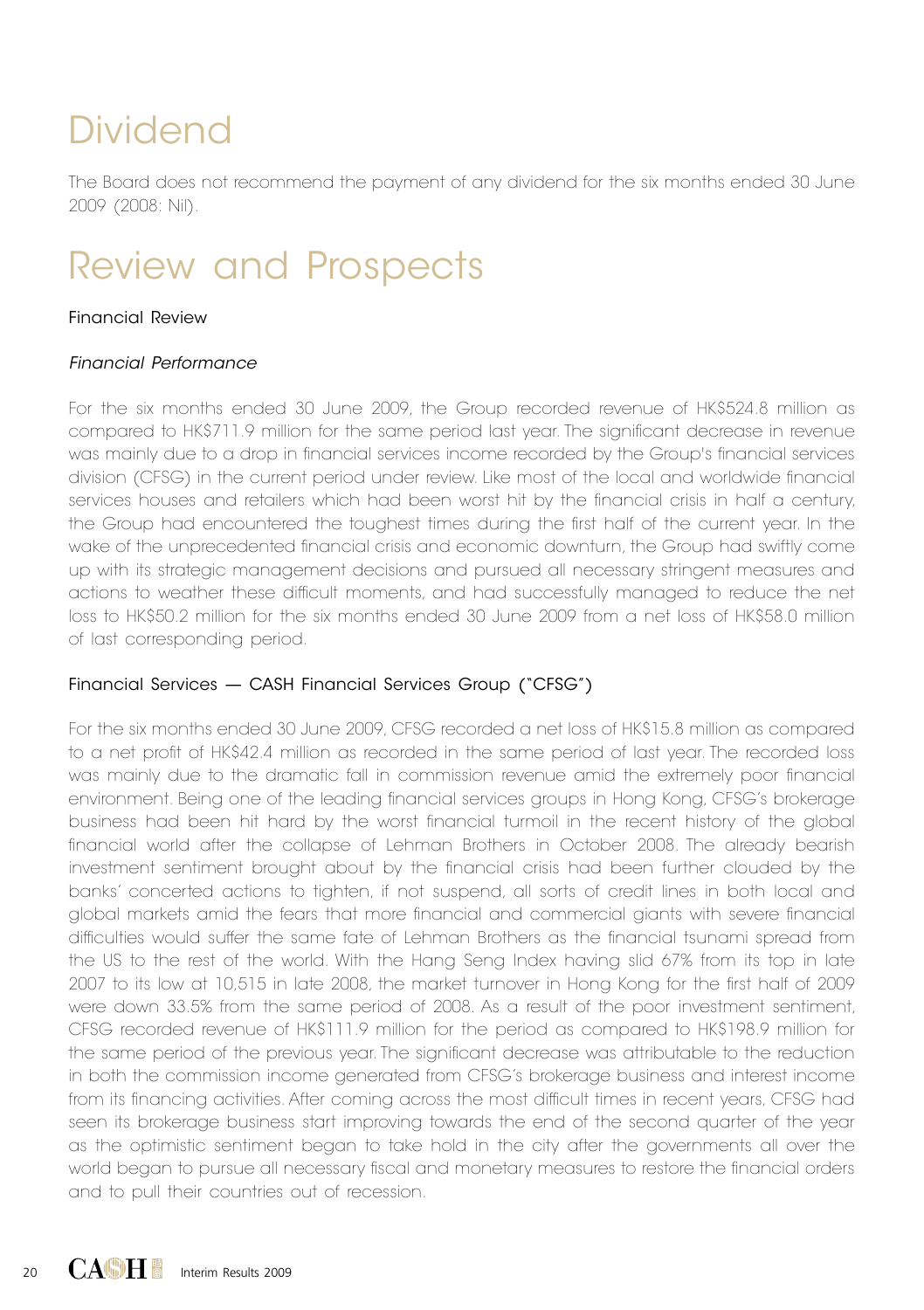## Retail Management — CASH Retail Management Group ("CRMG")

In the first half of the current year, CRMG's retail business had been hit hard by the weak consumer spending during a global downturn that had seen people suffer pay cuts and lay-offs. At the height of the financial crisis with the domestic economy going into a recession which would be much worse than that caused by the Asian financial crisis, CRMG had decisively consolidated its retail outlets by closing down five underperforming shops in the first quarter of the year. To further strengthen its position as the leading retailer of high quality furniture and household products, CRMG had pursued a differentiation strategy by rendering more value added services to its clients while keeping its commitment to continuous provision of products of high quality at reasonable prices. For the six months ended 30 June 2009, CRMG recorded a 9.9% drop in revenue to HK\$393.9 million (2008: HK\$437.1 million) but had still been able to achieve a profit of HK\$0.5 million as compared to a loss of HK\$6.5 million for the last corresponding period. As Hong Kong's economy had already returned to stability in the middle of the second quarter of the year, CRMG had since then seen the sales begin to pick up and resolved to open 4 new stores in the second half of the year in the hope of recouping some of the loss in revenue during the first six-month period.

### Online Game Business — Moli Group

For the six months ended 30 June 2009, Moli Group's revenue fell by 75.1% year-on-year to HK\$18.9 million. In view of last year's unsatisfactory performance for the its online game business, a thorough organizational and operational reengineering in Moil Group had been undertaken during the period under review, which had caused to postpone the commercial launch of some major games during the first half of the year. This, in turn, had accounted for the substantial drop in revenue for the first half of the year. With the stringent cost controls implemented alongside the reengineering during the period, Moli Group had recorded a reduction in the operating loss to HK\$12.3 million from a loss of HK\$42.1 million for the same period last year. With the reengineering scheduled to be completed in the third quarter, Moli Group will continue to launch new games, either developed in-house or licensed from local or overseas developers, on a regular basis on various styles of storylines and designs to expand and diversify its game portfolio. Moli Group will launch strict measures to combat the operations of illegal pivate servers to secure the stability of Moli Group's normal operations.

## *Liquidity and Financial Resources*

The Group's total equity amounted to HK\$634.1 million on 30 June 2009 as compared to HK\$628.7 million at the end of last year. The minor net increase in equity was due to combined results of the net loss and an increase of minority interests for the period.

On 30 June 2009, our cash and bank balances were HK\$1,094.1 million as compared to HK\$971.3 million at the end of the previous year. Our liquidity ratio on 30 June 2009 remained healthy at 1.05 times as compared with 1.10 times on 31 December 2008.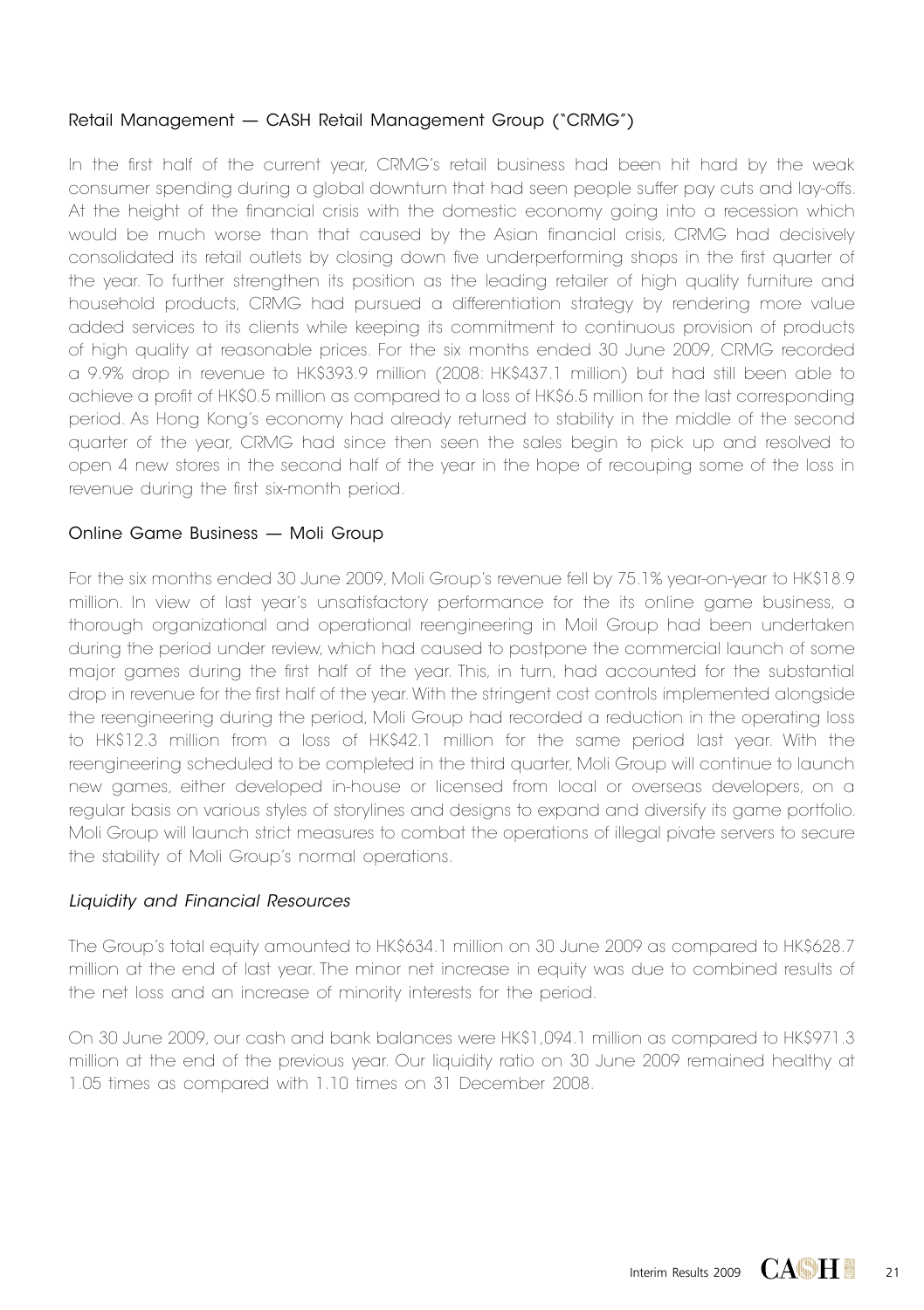Our total borrowings on 30 June 2009 were HK\$1,234.1 million as compared with the total borrowings of HK\$511.3 million on 31 December 2008. The substantial increase in borrowings was due to the short-term loans and mortgage loans which were respectively drawn down to refinance the IPOs at the end of the period and the acquisition of several properties in February this year. As a result of the increase in the borrowings, the ratio for our interest bearing borrowings (not including loans for IPOs refinancing) to total equity increased to 1.17 on 30 June 2009 from 0.81 on 31 December 2008.

The bank borrowings drawn to fund securities margin financing were collateralised by CFSG's margin clients' securities pledged to us in turn by them for the purpose of securing their financing from us. Cash deposits of HK\$89.0 million were pledged as collaterals for the general banking facilities granted to the Group. In addition, pursuant to a letter of undertaking provided by the Group to a bank, the Group had maintained deposits of not less than HK\$15.0 million with the bank as a pre-condition for an overdraft facility granted to the Group.

As at 30 June 2009, the Group's property at its market value of approximately HK\$65.0 million was pledged to secure a bank term loan and general banking facilities granted to us.

Save as aforesaid, the Group had no other material contingent liabilities at the period-end.

## *Foreign Exchange Risks*

As at the end of the period, the Group did not have any material un-hedged foreign exchange exposure or interest rate mismatch.

## *Material Acquisitions and Disposals*

In February 2009, the acquisition of an investment holding company, which owns three properties in Hong Kong and the PRC, at final consideration of HK\$43,243,000 was completed. A convertible note in the principal amount of HK\$43,243,000 was issued by the Company to the controlling shareholder as consideration for the acquisition. Also, the Group entered into an agreement to acquire the remaining 30% equity interest in a non-wholly-owned subsidiary from minority shareholders at a consideration of HK\$1,400,000 in cash. Completion took place on 20 February 2009.

In March 2009, the Group entered into an agreement with an independent third party to dispose of an unlisted share investment of the Group at the consideration of HK\$13,980,000 in cash. Completion took place on the same date of the agreement of 24 March 2009.

In April 2009, the Group entered into a preliminary agreement with an independent third party to dispose of a residential property in Hong Kong at the consideration of HK\$51,000,000 in cash. Completion took place on 15 July 2009.

The proposed disposal of 100% equity interest in CASH Retail Management (HK) Limited (together with its subsidiaries "Retail Group", which mainly engages in the retail business in Hong Kong, are part of CRMG's retail management division) by the Group to CFSG was approved by the shareholders of the Company at a special general meeting held on 11 June 2009, and the total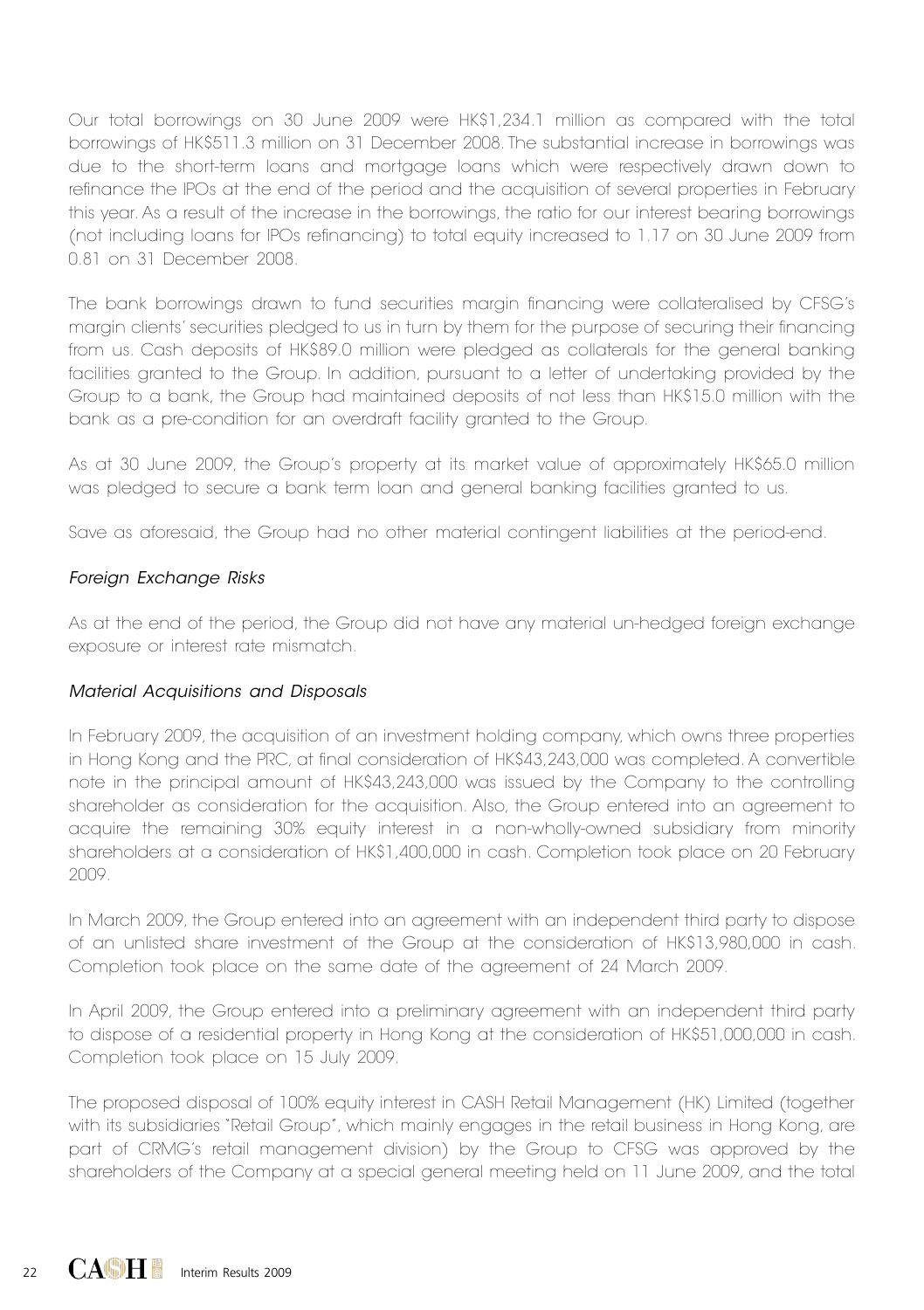final consideration was fixed at HK\$310,340,000. Subsequent to the balance sheet date in July 2009, the disposal of 60% equity interest in the Retail Group at the consideration of HK\$186,204,000 was completed. CFSG has issued to the Group a convertible note in the principal amount of HK\$126,204,000 as part of the consideration and the Group has issued a purchaser call option to CFSG to acquire the remaining 40% equity interest in the Retail Group as consideration of HK\$124,136,000. Details of the transactions were set out in the Company's announcement dated 19 December 2008 and the circular dated 26 May 2009.

Subsequent to the balance sheet date in August 2009, the Company announced the top up placing of 25 million shares at HK\$2.00 per share. The transaction was completed on 17 August 2009 and the Company raised net proceeds of around HK\$49.4 million for its general working capital.

Save as disclosed, the Group did not make any material acquisitions or disposals during the period.

### *Capital Commitments*

The Group did not have any material capital commitment at the end of the period.

### *Material Investments*

As at 30 June 2009, the Group was holding a portfolio of listed and unlisted investments with a total value of approximately HK\$44.9 million and a gain on such investments of HK\$12.4 million was recorded for the period.

We do not have any future plans for material investments, nor addition of capital assets.

### Industry and Economic Review

After a notable contraction of 7.8% in the first quarter of 2009, the Hong Kong economy experienced a smaller decline of 3.8% in the second quarter. The economic situation also appeared to be stabilising. Thanks to vigorous stimulus measures by the Central Government, the Mainland economy regained much of its growth momentum, easing the Hong Kong recession.

The Hong Kong stock market recorded a conspicuous 33% year-on-year drop in average daily market turnover in the first half of 2009. However, there was a marked increase in economic activity driven by better market sentiment and abundant liquidity rather than an improvement in economic fundamentals.

On the retail front, total retail sales decreased by 4.5% in value and 5.4% in volume in the first half of 2009. The furniture and fixture sector experienced a greater decline, with a drop of 7.4% in value and 9.6% in volume. On the other hand, the property market saw strong uptake in the first half of 2009, with the total number of sales transactions in the second quarter of 2009 increasing by 28.8% compared with the same period last year.

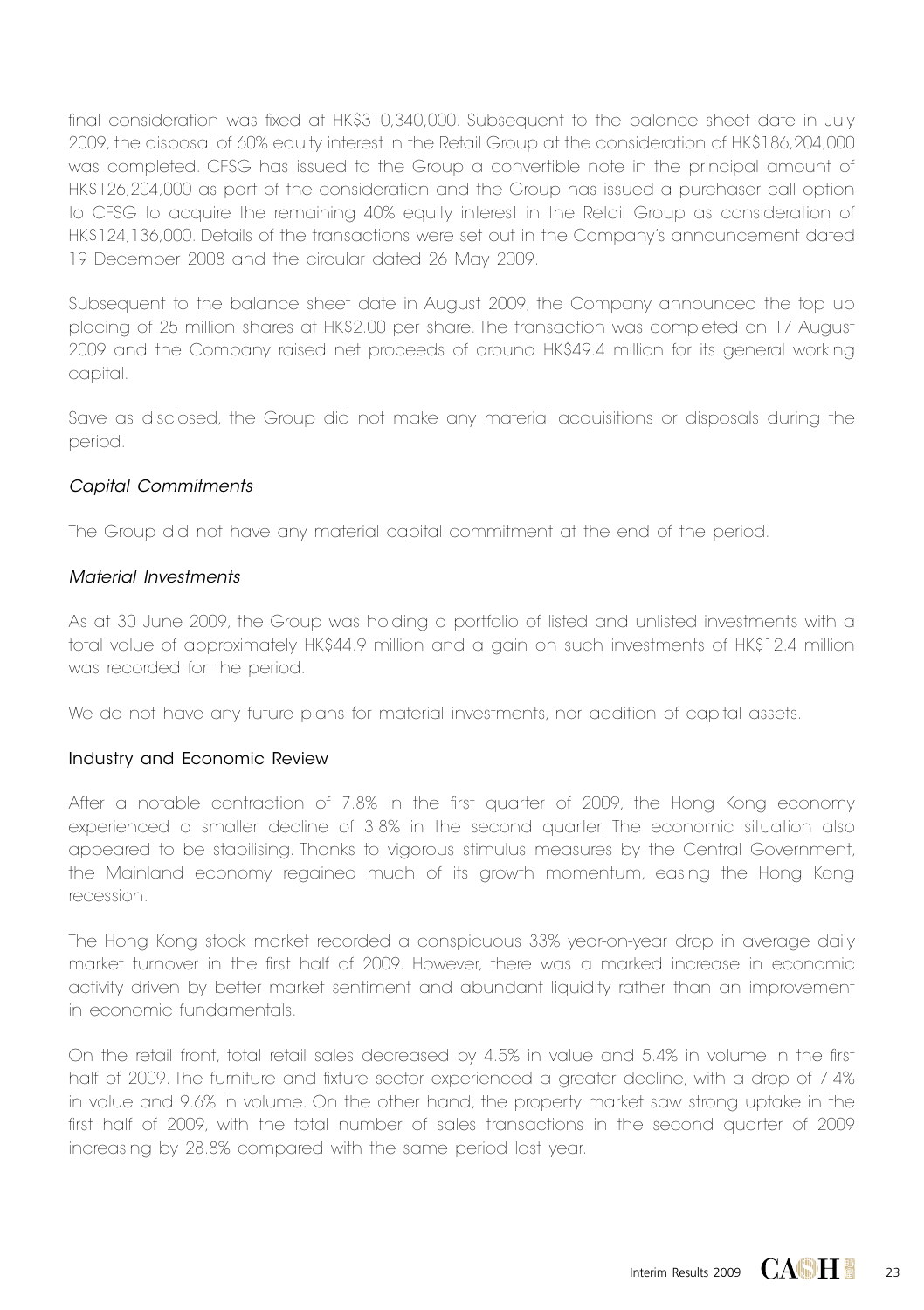### Business Review

Though the global financial crisis has continued to weigh on the Hong Kong economy, CASH's diversified business base, covering financial services, retailing, lifestyle and online games, formed a solid foundation for the Group to ride out the challenging economic situation.

### *Financial Services — CFSG*

The unprecedented financial turmoil hit the financial services industry hard in the first quarter while CFSG was no exception. Nonetheless, we have foreseen the slowdown in trading activities, and timely adjusted the business mix to stabilise our income source and contained our operating expenses to weather the turmoil. The market sentiment was much improved in the second quarter, resulting in increases in turnover and trading volume.

CFSG's asset management business was an important drive to its strategy of product and income diversification. Since the end of 2008, both asset under management and performance fee rose by nearly 50%, outperforming the market average of only 37%. CFSG plans to further develop its asset management business by launching new service and new investment plans to cater for different needs of clients.

During the period, CFSG continued with the proven strategy in its investment banking division to focus on financial advisory and corporate transactions. In view of the improved sentiment towards the IPO market, the Group will continue to increase fund raising projects in its pipeline.

Despite the unprecedented economic environment, CFSG's commitment in China remained unchanged. During the period, the four China offices were active in conducting seminars with local partners to provide market information to clients. Pursuant to the CEPA VI, discussions with its mainland partners were hastened for further and deeper co-operation. During the period, the Group continued to enhance its capabilities with a business model committed to long-term customer relationships and services in China.

Although there were increases in expenses spent on information technology, computer upgrades and premises rentals, CFSG managed to contain its operating expenses in other areas. During the period, CFSG deployed an advanced trading technology on its brokerage business to ensure direct market access to the world exchanges. The technology has proven effective and successful in bringing in more institutional businesses. To enhance its service to Mainland clients, CFSG upgraded its system interface and enhanced the stability of its state-of-the-art electronic trading platform.

In all, the Board continues to be cautious on the macroeconomic conditions, and believes that both Hong Kong and CFSG should have passed the bottom of the cycle in this challenging economic condition. However, the road of recovery will still be bumpy as there are still a number of impediments ahead. Looking forward, we will continue to prudently manage our cost structure and strengthen our operation control while we expand our market share with a more aggressive business approach and a more comprehensive range of products and services.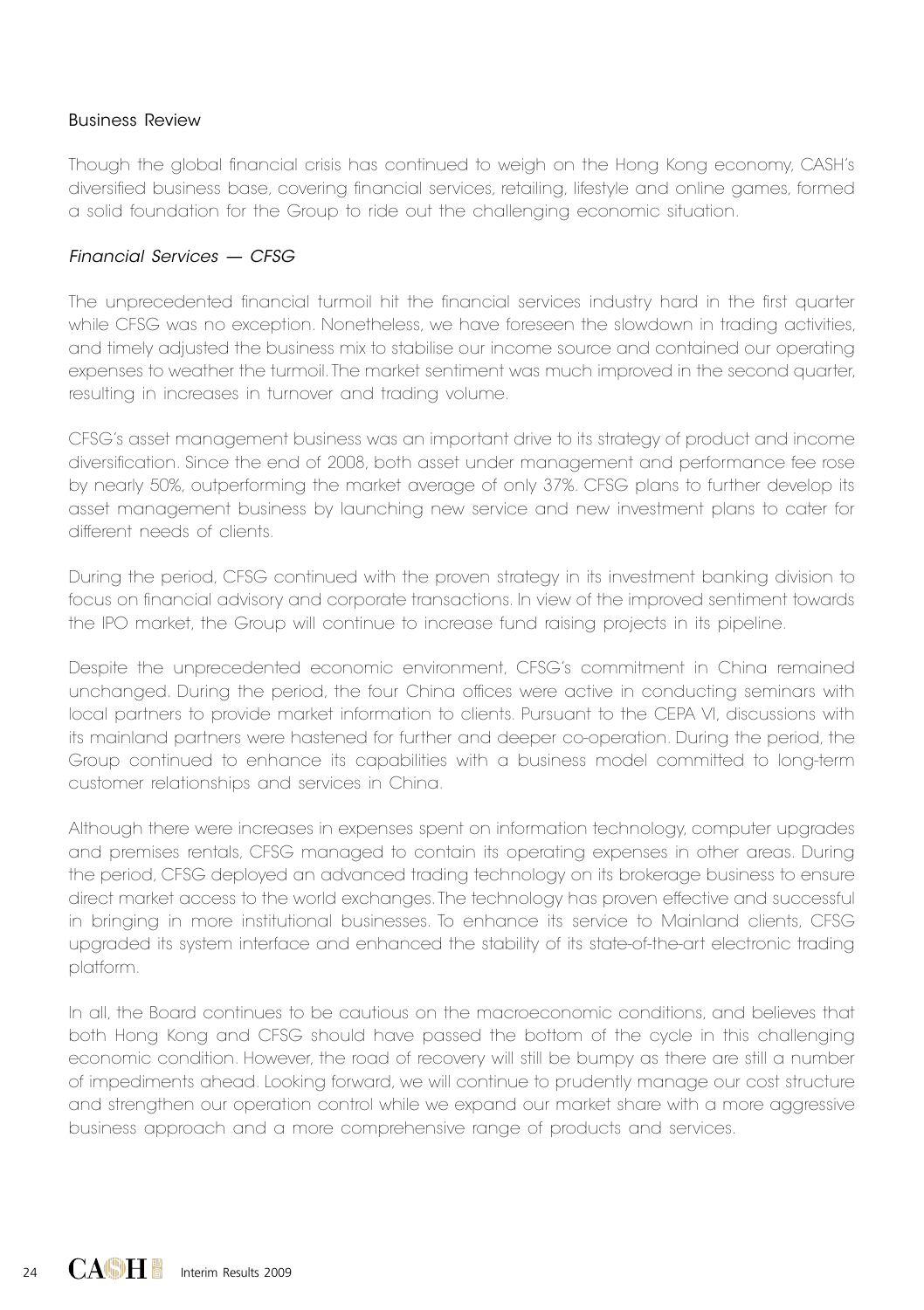## *Retail Management — CRMG*

### *PRICERITE*

The period under review saw the local economy battered by the unprecedented financial tsunami. Customers remained cautious about spending, taking more time to seek good value, thus delaying buying decisions.

Since the last quarter of 2008, when consumer sentiment started to tumble, management has taken a series of precautionary actions to rationalise the cost structure and retail strategies. These measures included consolidating the retail network by closing down or replacing underperforming stores; improving operating efficiencies by further reducing fixed overheads, such as head office rental; re-allocating the product mix to better serve customer needs in basic and commodity items; and closer cooperation with vendors and marketing partners to launch different types of joint promotions.

Such efforts have improved overall operating efficiency and competitiveness and preserved our financial strength. While we experienced a slight drop in overall transactions as demand in durable goods and furniture series decreased, we managed to achieve growth in small and individual furniture items and average ticket size. In addition, our membership base continued to grow to around 180,000.

During the period under review, Pricerite received several renowned service awards in recognition of our highly effective people-oriented approach and relentless efforts in service enhancement programmes. These included the Hong Kong Premier Service Brand Award and the Most Popular Brand On-line Award by the Hong Kong Brand Development Council and The Chinese Manufacturers' Association of Hong Kong.

As local economic conditions and Pricerite's business have increasingly shown signs of recovery, the company resumed a growth strategy in the second quarter of 2009, taking a more aggressive approach to expand our market coverage. This has involved securing several new stores in prime locations as well as investing more resources to strengthen our core competencies in products, services and marketing, and brand equity.

## *Entertainment Portal — Moli Group*

During the period under review, Moli Group focused on regular maintenance and patch updates for existing games. We also launched closed beta testing for "Runes of Magic", a new massively multiplayer online role-playing game (MMORPG), which has been well received by players. Overseas operations of "King of Pirate Online" in North America, South-East Asia and Russia have remained steady and we have continued to receive a positive reception from overseas operators and gamers for patch and item updates.

Looking ahead, we will continue to leverage our operational and research and development capabilities to enhance game players' experience and interest in our existing portfolio. We plan to enhance in-house development capabilities to maintain current game titles and extend their life cycle, and prepare for the development of new games. We will also actively seek opportunities to introduce more game titles to expand our product pipeline and generate subsequent income.

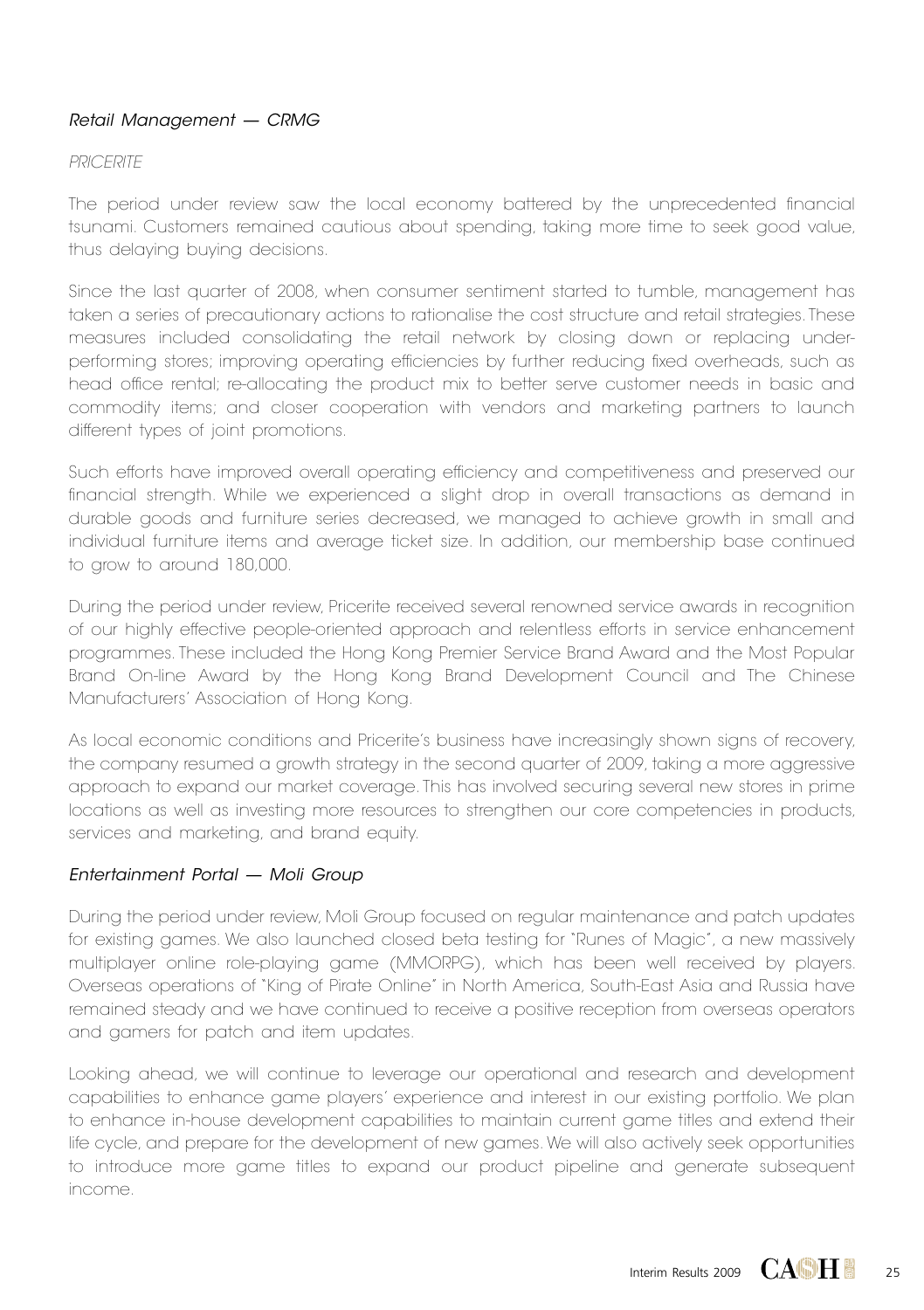### **Prospects**

In the first half of 2009, the financial crisis had certain adverse impact on our businesses. Nonetheless, with numerous governments implementing monetary-easing measures, western economies seem to have stabilised, with the Mainland economy leading the recovery. It is expected that the Hong Kong economy will benefit from healthy domestic demand and the Mainland's abundant liquidity.

As such, the Group remains cautiously optimistic about Hong Kong's economic outlook. The Board believes that it is cost-effective to expand market share in low times by taking a more aggressive but disciplined business approach. We will adopt a growth strategy in preparation for a market upswing. However, as the recovery outlook for most major economies remains uncertain, we will also continue to focus on operational and cost efficiencies.

## Employee Information

At 30 June 2009, the Group had 1,238 employees, of which 278 were at CFSG and its subsidiaries. Our employees were remunerated according to their performance, working experience and market conditions. The total amount of remuneration cost of employees of the Group for the period under review was approximately HK\$101.1 million.

### Benefits

The Company and some of its subsidiaries provide employee benefits including mandatory provident fund scheme, medical insurance scheme, discretionary share options, performance bonus and sales commission for their staff. The Company also provides its employees in the PRC with medical and other subsidies, and contributes to the retirement benefit plans.

## **Training**

The Group has implemented various training policies and organised a number of training programs aimed specifically at improving the skills of its employees and generally to increase the competitiveness, productivity and efficiency of the Group including training in areas such as product knowledge, customer service, selling techniques, team building, communication, presentation, coaching, quality management and also professional regulatory training programs as required by regulatory bodies. The Group also arranges for relevant staff, who are licensed persons under the Securities and Futures Ordinance ("SFO"), to attend the requisite training courses to fulfill/comply with the continuous professional training as prescribed in the SFO.

The Group conducts an initial staff orientation for new employees in order to familiarise them with the Group's history and strategy, corporate culture, quality management measures and rules and regulations. This orientation is designed to integrate the employees into the Group and, the directors believe, helps improve productivity of new employees at an early stage.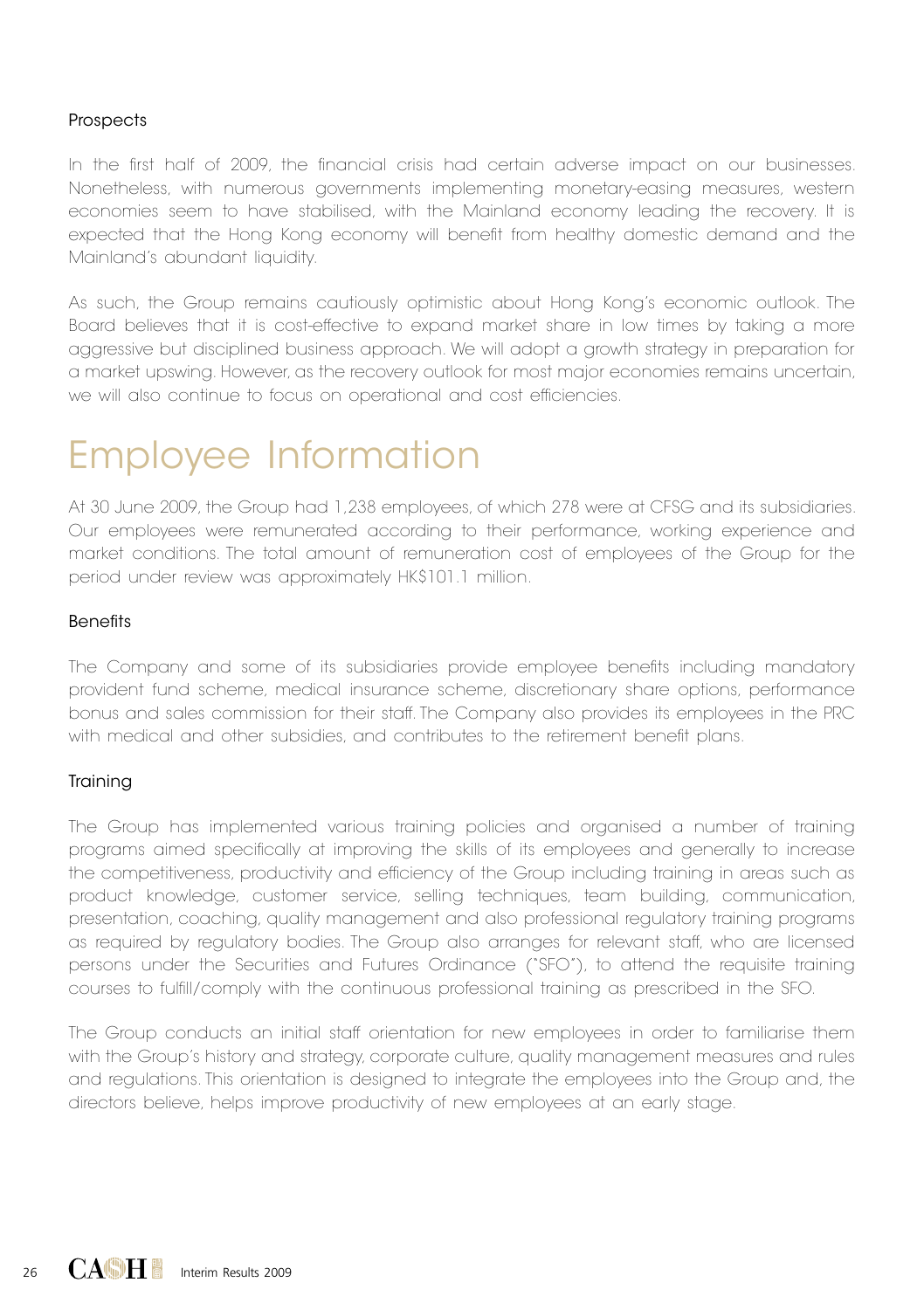# Directors' Interests in Securities

As at 30 June 2009, the interests and short positions of the directors and chief executive of the Company in the shares, underlying shares and debentures of the Company or any of its associated corporations (within the meaning of Part XV of the SFO) which (a) were required to be notified to the Company and the Stock Exchange pursuant to Divisions 7 and 8 of Part XV of the SFO (including interests and short positions which they were taken or deemed to have under such provisions of the SFO), or (b) were recorded in the register required to be kept under section 352 of the SFO, or (c) were otherwise notified to the Company and the Stock Exchange pursuant to the Model Code for Securities Transactions by Directors of Listed Companies ("Model Code") were as follows:

## A. The Company

|                                   |                                     | Number of shares |                                      |       |
|-----------------------------------|-------------------------------------|------------------|--------------------------------------|-------|
| Name                              | Capacity                            |                  | Personal Other interest Shareholding | (%)   |
| Kwan Pak Hoo Bankee               | Founder of a<br>discretionary trust |                  | 66.398.512(1)                        | 36.78 |
| Law Ping Wah Bernard              | Beneficial owner                    | 6,784,060        |                                      | 3.76  |
| Lin Che Chu George <sup>(2)</sup> | Beneficial owner                    | 230,000          |                                      | 0.13  |
|                                   |                                     | 7.014.060        | 68.398.512                           | 40.67 |

### *(a) Long positions in the ordinary shares*

- (1) The shares were held by Cash Guardian Limited ("Cash Guardian"). Mr Kwan Pak Hoo Bankee was deemed to be interested in all these shares as a result of his interests in Cash Guardian as disclosed in the "Substantial shareholders" below.
- (2) Mr Lin Che Chu George resigned as director of the Company subsequent to the review period on 17 September 2009.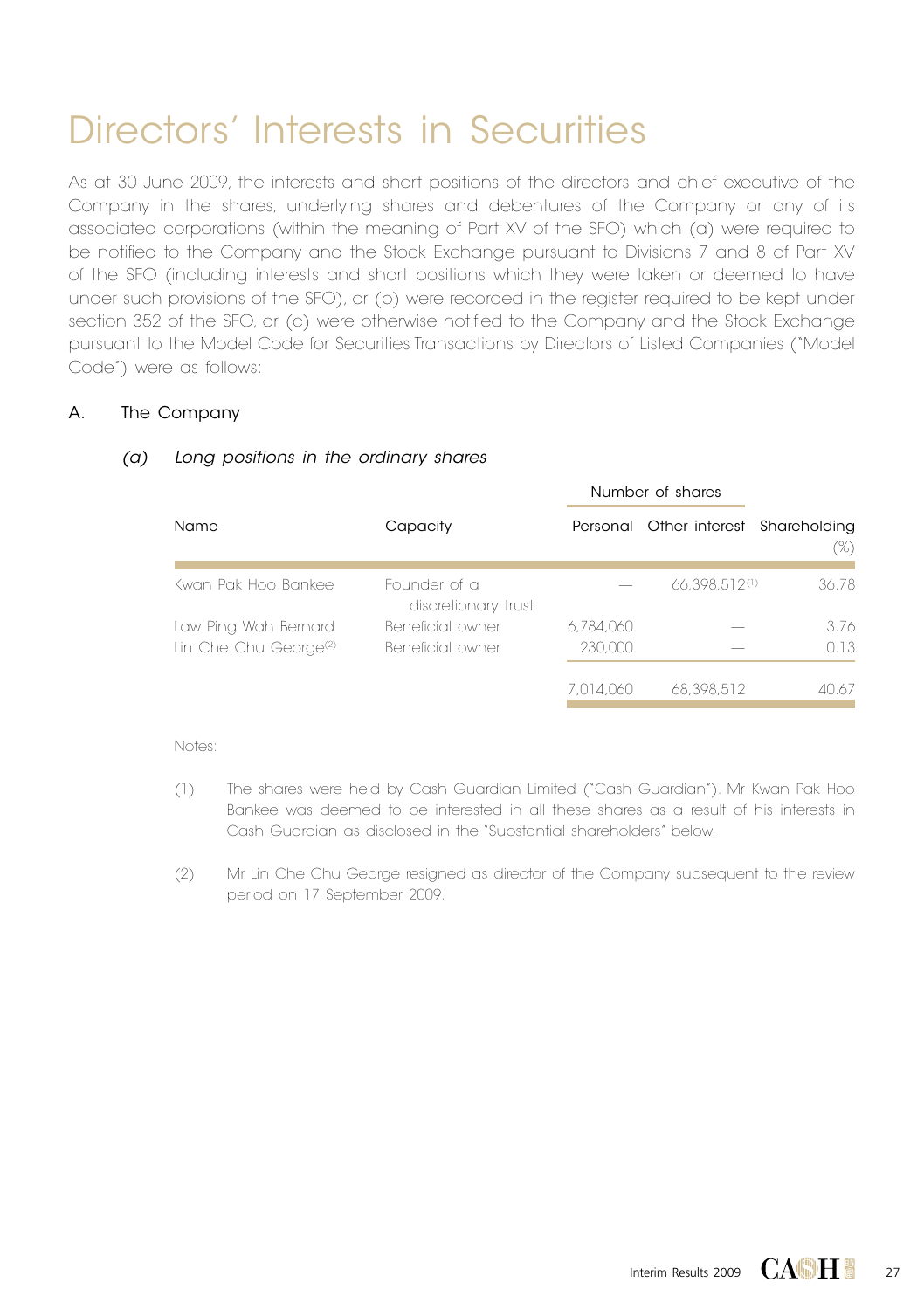### *(b) Long positions in the underlying shares*

|                      |                  |                     |                                |             | Number of options                      |                                                      |                          |                                             | Percentage to                          |
|----------------------|------------------|---------------------|--------------------------------|-------------|----------------------------------------|------------------------------------------------------|--------------------------|---------------------------------------------|----------------------------------------|
| Name                 | Date of<br>grant | Exercise period     | Exercise<br>price per<br>share |             | outstanding<br>as at<br>1 January 2009 | granted on during the<br>13 March 2009<br>(Notes (2) | lapsed                   | outstanding<br>as at<br>period 30 June 2009 | issued shares<br>as at<br>30 June 2009 |
|                      |                  |                     |                                | (HKS) Notes |                                        | &(3)                                                 |                          |                                             | (%)                                    |
| Kwan Pak Hoo Bankee  | 6/6/2007         | 6/6/2007-31/5/2009  | 2.450                          | (1)         | 500,000                                | -                                                    | (500,000)                |                                             |                                        |
|                      | 13/3/2009        | 13/3/2009-31/3/2011 | 1.130                          | (1)         | $\overline{\phantom{a}}$               | 1,800,000                                            | $\overline{\phantom{a}}$ | 1.800.000                                   | 1.00                                   |
| Law Ping Wah Bernard | 6/6/2007         | 6/6/2007-31/5/2009  | 2.450                          |             | 500,000                                | -                                                    | (500,000)                |                                             | $\overline{\phantom{a}}$               |
|                      | 13/3/2009        | 13/3/2009-31/3/2011 | 1.130                          |             | $\overline{\phantom{a}}$               | 1,800,000                                            | $\overline{\phantom{a}}$ | 1.800.000                                   | 1.00                                   |
| Lin Che Chu George   | 6/6/2007         | 6/6/2007-31/5/2009  | 2.450                          | (6)         | 500,000                                | -                                                    | (500,000)                |                                             |                                        |
|                      | 13/3/2009        | 13/3/2009-31/3/2011 | 1.130                          | (6)         | $\overline{\phantom{a}}$               | 1.800.000                                            | $\overline{\phantom{a}}$ | 1.800.000                                   | 1.00                                   |
|                      |                  |                     |                                |             | 1,500,000                              | 5,400,000                                            | (1,500,000)              | 5,400,000                                   | 3.00                                   |

#### *(i) Options under share option schemes*

- (1) Mr Kwan Pak Hoo Bankee is also the substantial shareholder of the Company.
- (2) The closing price of the share immediately before the date of grant of options on 13 March 2009 was HK\$1.130.
- (3) The fair value of the options granted by the Company to the directors during the period totalled approximately HK\$176,000. The assumptions in arriving the fair value of the options are disclosed in the relevant notes to the section under the heading of "Share option schemes" below.
- (4) The options are held by the directors in the capacity of beneficial owners.
- (5) No option was exercised or cancelled during the period.
- (6) Mr Lin Che Chu George resigned as director of the Company subsequent to the review period on 17 September 2009.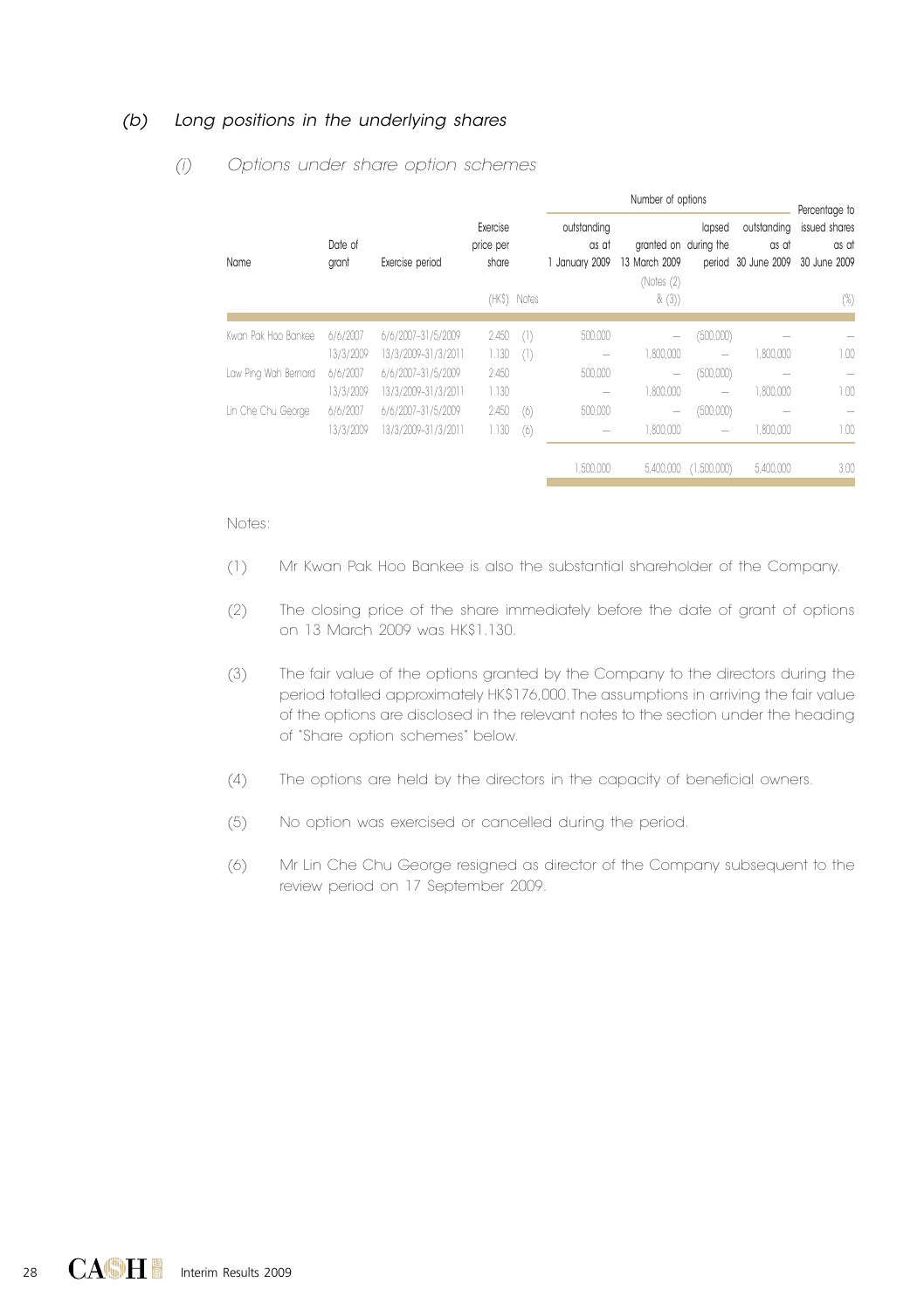### *(ii) Convertible note*

|                                                    |             |                   | Conversion  |                                       |              |
|----------------------------------------------------|-------------|-------------------|-------------|---------------------------------------|--------------|
|                                                    |             |                   | price per   | Number of                             | Percentage   |
|                                                    | Date of     |                   | share       | underlying                            | to issued    |
|                                                    | convertible |                   | (subject to | shares as at                          | shares as at |
| Name                                               | note        | Conversion period |             | adjustment) 30 June 2009 30 June 2009 |              |
|                                                    |             |                   | (HK\$)      |                                       | (%)          |
| Kwan Pak Hoo Bankee 17/2/2009 17/8/2009-31/12/2011 |             |                   | 1.00        | 43.243.000                            | 23.96        |

Note: The convertible note in the principal amount of HK\$43,243,000 was held by Cash Guardian. Mr Kwan Pak Hoo Bankee was deemed to be interested in all these shares as a result of his interests in Cash Guardian as disclosed in the "Substantial shareholders" below.

### B. Associated corporations (within the meaning of SFO)

## $(i)$  CFSG

 *(a) Long positions in the ordinary shares*

|                                                                                                        |                                     | Number of shares |                                      |       |
|--------------------------------------------------------------------------------------------------------|-------------------------------------|------------------|--------------------------------------|-------|
| Name                                                                                                   | Capacity                            |                  | Personal Other interest Shareholding | (%)   |
| Kwan Pak Hoo Bankee Beneficial owner and t8,168,000 to 8.168,000 to Beneficial Avenue St. 168,000 to R | founder of a<br>discretionary trust |                  | 315.121.198(1)                       | 52.39 |
| Law Ping Wah Bernard Beneficial owner                                                                  |                                     | 13.771.120       |                                      | 2.23  |
| Lin Che Chu George <sup>(2)</sup> Beneficial owner                                                     |                                     | 5.913.600        |                                      | 0.96  |
|                                                                                                        |                                     |                  | 27.852.720 315.121.198               | 55.58 |

- (1) The shares were held as to 298,156,558 shares by Celestial Investment Group Limited, a wholly-owned subsidiary of Praise Joy Limited (which was 100% beneficially owned by the Company), and as to 16,964,640 shares by Cash Guardian. The Company was owned as to approximately 36.78% by Cash Guardian. Mr Kwan Pak Hoo Bankee was deemed to be interested in all these shares as a result of his interests in the Company through Cash Guardian as disclosed in the "Substantial shareholders" below.
- (2) Mr Lin Che Chu George resigned as director of the Company subsequent to the review period on 17 September 2009.

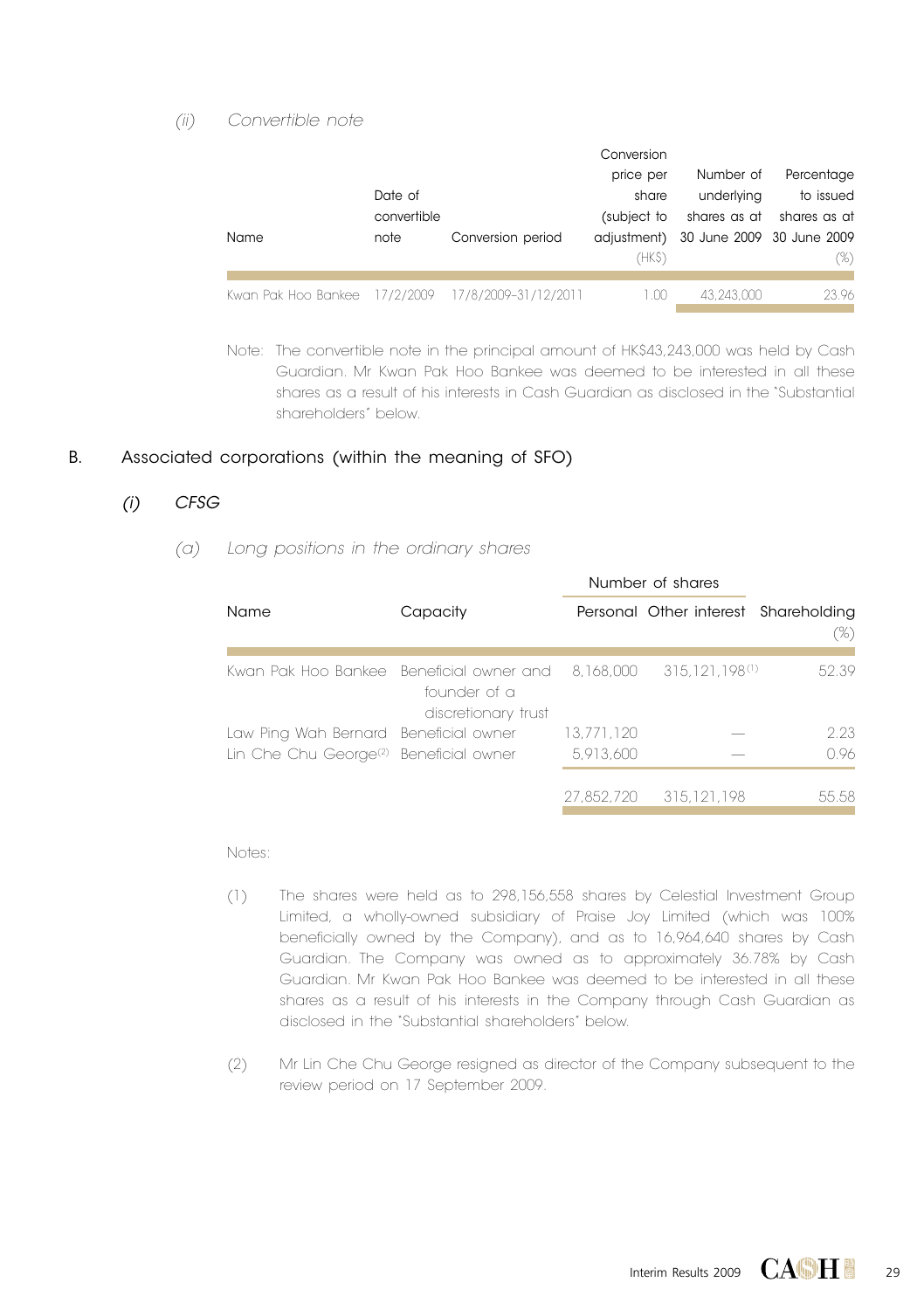#### *(b) Long positions in the underlying shares — options under share option scheme*

|                      |            |                               |                                         |                       | Number of options                      |                            | Percentage to        |                                                               |
|----------------------|------------|-------------------------------|-----------------------------------------|-----------------------|----------------------------------------|----------------------------|----------------------|---------------------------------------------------------------|
| Name                 |            | Date of grant Exercise period | Exercise<br>price per<br>share<br>(HKS) | Notes                 | outstanding<br>as at<br>1 January 2009 | granted on<br>15 June 2009 | outstanding<br>as at | issued shares<br>as at<br>30 June 2009 30 June 2009<br>$(\%)$ |
|                      |            |                               |                                         |                       |                                        |                            |                      |                                                               |
| Kwan Pak Hoo Bankee  | 15/06/2009 | 15/06/2009-30/06/2013         | 0.734                                   | (1) & (2)             | $\overline{\phantom{a}}$               | 5.000.000                  | 5,000,000            | 0.81                                                          |
| Law Ping Wah Bernard | 15/06/2009 | 15/06/2009-30/06/2013         | 0.734                                   | (2)                   |                                        | 5,000,000                  | 5,000,000            | 0.81                                                          |
| Lin Che Chu George   | 15/06/2009 | 15/06/2009-30/06/2013         |                                         | $0.734$ $(2)$ & $(3)$ | $\overline{\phantom{a}}$               | 5,000,000                  | 5,000,000            | 0.81                                                          |
|                      |            |                               |                                         |                       |                                        | 15,000,000                 | 15,000,000           | 2.43                                                          |
|                      |            |                               |                                         |                       |                                        |                            |                      |                                                               |

Notes:

- (1) Mr Kwan Pak Hoo Bankee is also the substantial shareholder of the Company.
- (2) The options were vested in 2 tranches as to (i) 50% exercisable from the commencement of the expiry of 6 months from the date of grant (ie 15 December 2009) up to 30 June 2013; and (ii) 50% exercisable from the commencement of the expiry of 1 year from the date of grant (ie 15 June 2010) up to 30 June 2013.
- (3) Mr Lin Che Chu George resigned as director of the Company subsequent to the review period on 17 September 2009.

## *(ii) Netfield Technology Limited (incorporated in the British Virgin Islands) ("Netfield (BVI)")*

 *Long positions in the underlying shares*

On 9 January 2007 (as amended on 22 January 2007), Mr Lin Che Chu George (an executive director of the Company during the review period) was granted of an option to acquire from the Group such number of shares in Netfield (BVI) (a subsidiary of the Group) as representing 10% of the issued share capital in Netfield (BVI) for a cash consideration of HK\$12 million. The option is exercisable during the 12-month period immediately before and after the securities of Netfield (BVI) or its holding company become listed on any recognised stock exchange, in whole or in part by Mr Lin.

Save as disclosed above, as at 30 June 2009, none of the directors, chief executive or their associates had any interests and short positions in the shares, underlying shares or debentures of the Company or any of its associated corporations (within the meaning of Part XV of the SFO) which (a) were required to be notified to the Company and the Stock Exchange pursuant to Divisions 7 and 8 of Part XV of the SFO (including interests and short positions which they were taken or deemed to have under such provisions of the SFO), or (b) were recorded in the register required to be kept under section 352 of the SFO, or (c) were otherwise notified to the Company and the Stock Exchange pursuant to the Model Code.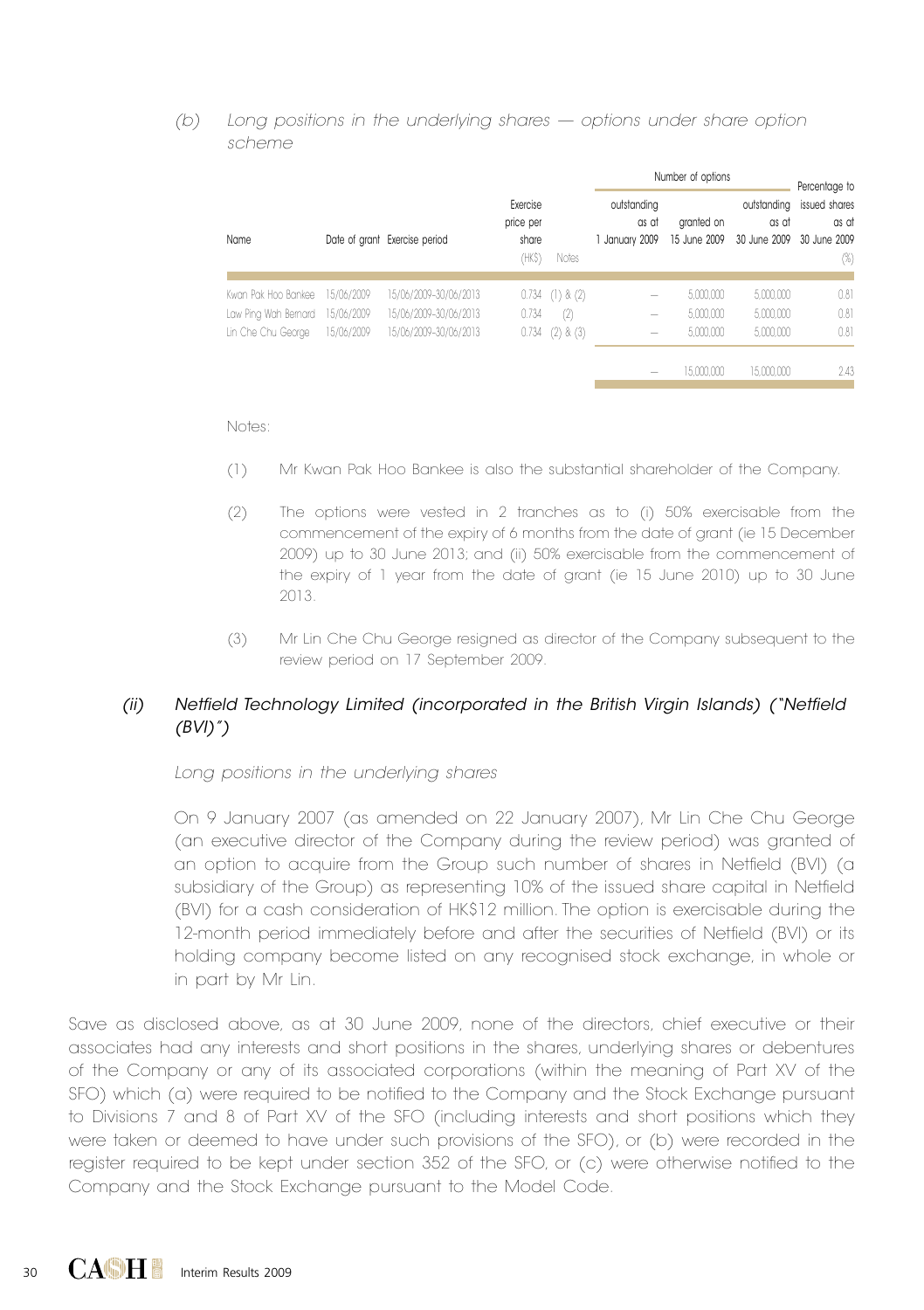# Share Option Schemes

### The Company

Details of share options to subscribe for shares in the Company granted to participants under the share option scheme of the Company during the six months ended 30 June 2009 were as follows:

|                  |                     |                                |       |                                           | Number of options                             |                                |                                         |
|------------------|---------------------|--------------------------------|-------|-------------------------------------------|-----------------------------------------------|--------------------------------|-----------------------------------------|
| Date of grant    | Exercise period     | Exercise<br>price per<br>share |       | outstanding<br>as at<br>1 January<br>2009 | granted<br>during the<br>period<br>(Notes (2) | lapsed<br>during the<br>period | outstanding<br>as at<br>30 June<br>2009 |
|                  |                     | (HKS)                          | Notes |                                           | &(5)                                          | (Note (3))                     |                                         |
| <b>Directors</b> |                     |                                |       |                                           |                                               |                                |                                         |
| 6/6/2007         | 6/6/2007-31/5/2009  | 2.450                          | (1)   | 1,500,000                                 |                                               | (1,500,000)                    |                                         |
| 13/3/2009        | 13/3/2009-31/3/2011 | 1.130                          | (1)   |                                           | 5,400,000                                     |                                | 5,400,000                               |
|                  |                     |                                |       | 1,500,000                                 | 5,400,000                                     | (1,500,000)                    | 5,400,000                               |
| <b>Employees</b> |                     |                                |       |                                           |                                               |                                |                                         |
| 30/5/2007        | 30/5/2007-31/5/2009 | 2.400                          |       | 1,540,000                                 |                                               | (1,540,000)                    |                                         |
| 6/6/2007         | 6/6/2007-31/5/2009  | 2.450                          |       | 6,960,000                                 |                                               | (6,960,000)                    |                                         |
| 13/3/2009        | 13/3/2009-31/3/2011 | 1.130                          |       |                                           | 11,900,000                                    |                                | 11,900,000                              |
|                  |                     |                                |       | 8,500,000                                 | 11,900,000                                    | (8,500,000)                    | 11,900,000                              |
|                  |                     |                                |       | 10,000,000                                | 17,300,000                                    | (10,000,000)                   | 17,300,000                              |

- (1) Details of the options granted to the directors are set out in the section headed "Directors' interests in securities".
- (2) The closing price of the share immediately before the date of grant of options on 13 March 2009 was HK\$1.130.
- (3) The lapsed options were due to expiry or cessation of employment of participants with the Group.
- (4) No option was exercised or cancelled during the period.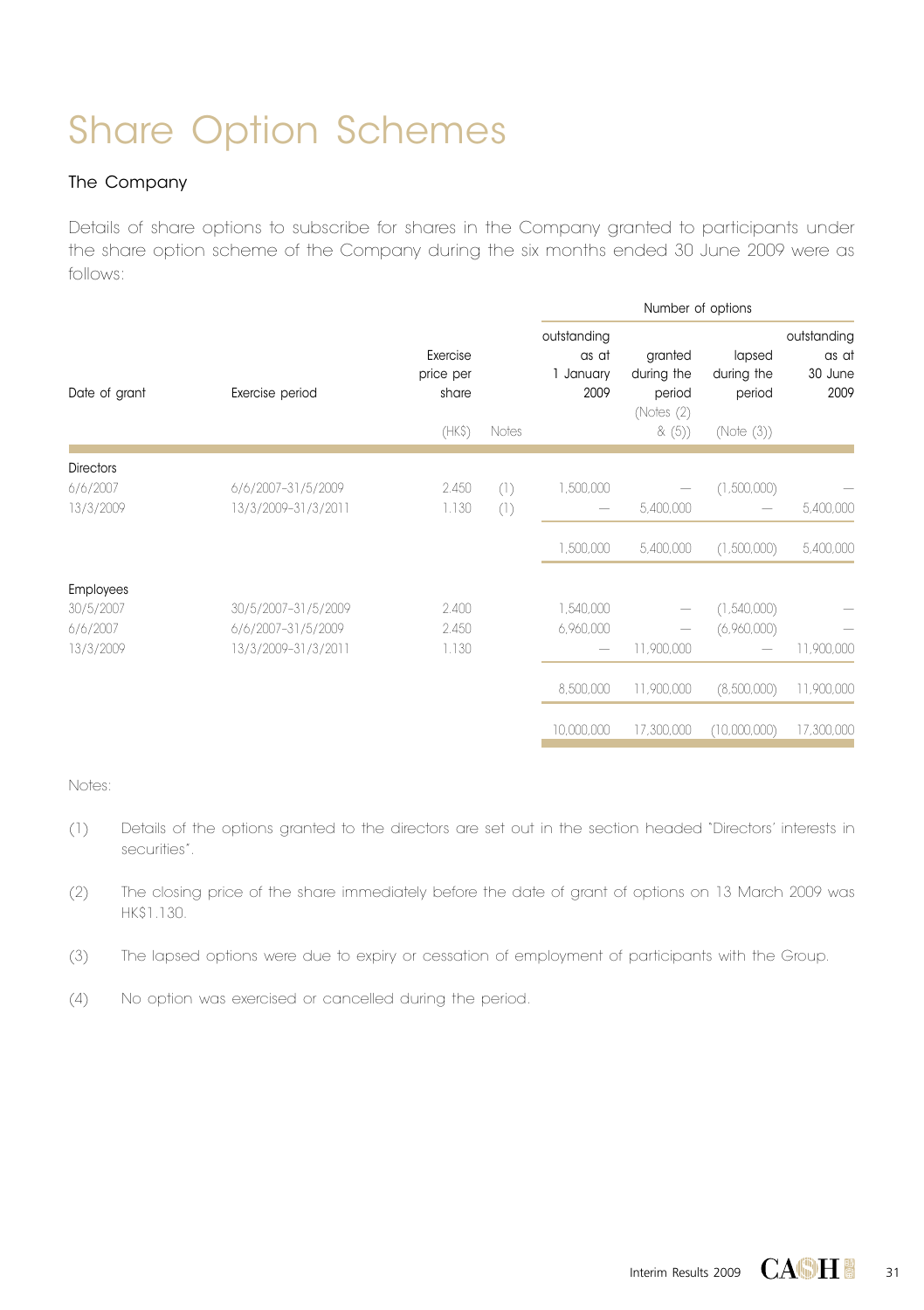(5) During the six months ended 30 June 2009, the share options granted on 13 March 2009 was fully vested. The estimated fair values of the share options granted on this date are approximately HK\$565,000.

The fair values are calculated using the Black-Scholes pricing model. The inputs into the model were as follows:

| Weighted average share price<br>Exercise price | grant date<br>13 March 2009 |
|------------------------------------------------|-----------------------------|
|                                                | HK\$1.644                   |
|                                                | HK\$1.130                   |
| Expected volatility                            | 57.96%                      |
| Expected life                                  | 2 years                     |
| Risk-free rate                                 | 1.43%                       |
| Expected dividend yield                        | Nil                         |

## The subsidiaries

## *(i) CFSG*

Details of share options to subscribe for shares in CFSG granted to participants under the share option scheme of CFSG during the six months ended 30 June 2009 were as follows:

|                           |                     |                                         |              | Number of options                         |                                               |                                 |                                         |
|---------------------------|---------------------|-----------------------------------------|--------------|-------------------------------------------|-----------------------------------------------|---------------------------------|-----------------------------------------|
| Date of grant             | Exercise period     | Exercise<br>price per<br>share<br>(HKS) | Notes        | outstanding<br>as at<br>1 January<br>2009 | adjusted on<br>19 March<br>2009<br>(Note (5)) | granted<br>during the<br>period | outstanding<br>as at<br>30 June<br>2009 |
| <b>Directors</b>          |                     |                                         |              |                                           |                                               |                                 |                                         |
| 15/6/2009                 | 15/6/2009-30/6/2013 | 0.734                                   | (1)          |                                           |                                               | 15,000,000                      | 15,000,000                              |
| Employees and consultants |                     |                                         |              |                                           |                                               |                                 |                                         |
| 7/7/2006                  | 7/7/2006-31/7/2010  | 1.180                                   | & (5)<br>(2) | 113,000                                   | 11,000                                        |                                 | 124,000                                 |
| 15/6/2009                 | 15/6/2009-30/6/2013 | 0.734                                   | (1)          |                                           |                                               | 15,000,000                      | 15,000,000                              |
| 15/6/2009                 | 15/6/2009-30/6/2013 | 0.734                                   | (3)          |                                           |                                               | 9.000.000                       | 9,000,000                               |
| 22/6/2009                 | 22/6/2009-30/6/2013 | 0.720                                   | (4)          |                                           |                                               | 20,000,000                      | 20,000,000                              |
|                           |                     |                                         |              | 113.000                                   | 11.000                                        | 44.000.000                      | 44,124,000                              |
|                           |                     |                                         |              | 113.000                                   | 11,000                                        | 59,000,000                      | 59,124,000                              |
|                           |                     |                                         |              |                                           |                                               |                                 |                                         |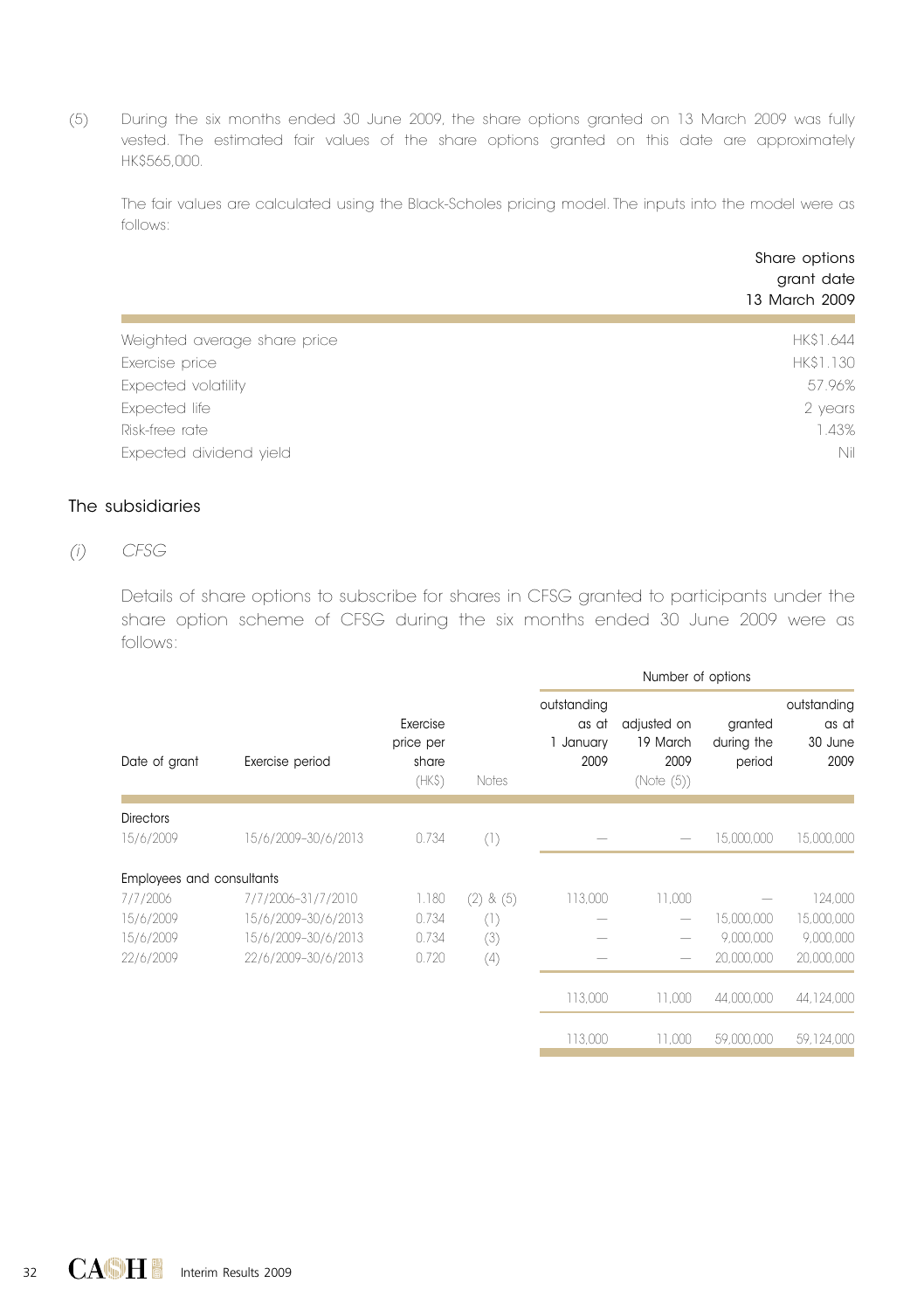#### Notes:

- (1) The options were vested in 2 tranches as to (i) 50% exercisable from the commencement of the expiry of 6 months from the date of grant (ie 15 December 2009) up to 30 June 2013; and (ii) 50% exercisable from the commencement of the expiry of 1 year from the date of grant (ie 15 June 2010) up to 30 June 2013.
- (2) The options are vested in 4 tranches as to (i) 25% exercisable from the commencement of the exercise period; (ii) 25% exercisable from the expiry of 12 months from the commencement of the exercise period; (iii) 25% exercisable from the expiry of 24 months from the commencement of the exercise period; and (iv) 25% exercisable from the expiry of 36 months from the commencement of the exercise period.
- (3) The options were vested in 3 tranches as to (i) 30% exercisable from the commencement of the expiry of 1 year from the date of grant (ie 15 June 2010) up to 30 June 2013; (ii) 30% exercisable from the commencement of the expiry of 2 years from the date of grant (ie 15 June 2011) up to 30 June 2013; and (iii) 40% exercisable from the commencement of the expiry of 3 years from the date of grant (ie 15 June 2012) up to 30 June 2013.
- (4) The exercise of options were subject to delivery of services to members of the Group as determined at the sole discretion of the board of directors of CFSG.
- (5) The number and the exercise price of CFSG's share options which remained outstanding have been adjusted from 113,000 shares and HK\$1.310 per share to 124,000 shares and HK\$1.180 per share respectively with effect from 19 March 2009, due to the rights issue of CFSG.
- (6) No option was lapsed, exercised or cancelled during the period.
- *(ii) Netfield Technology Limited (incorporated in Bermuda) ("Netfield (Bermuda)" )*

No option has been granted under the share option scheme since its adoption by Netfield (Bermuda) on 6 June 2008.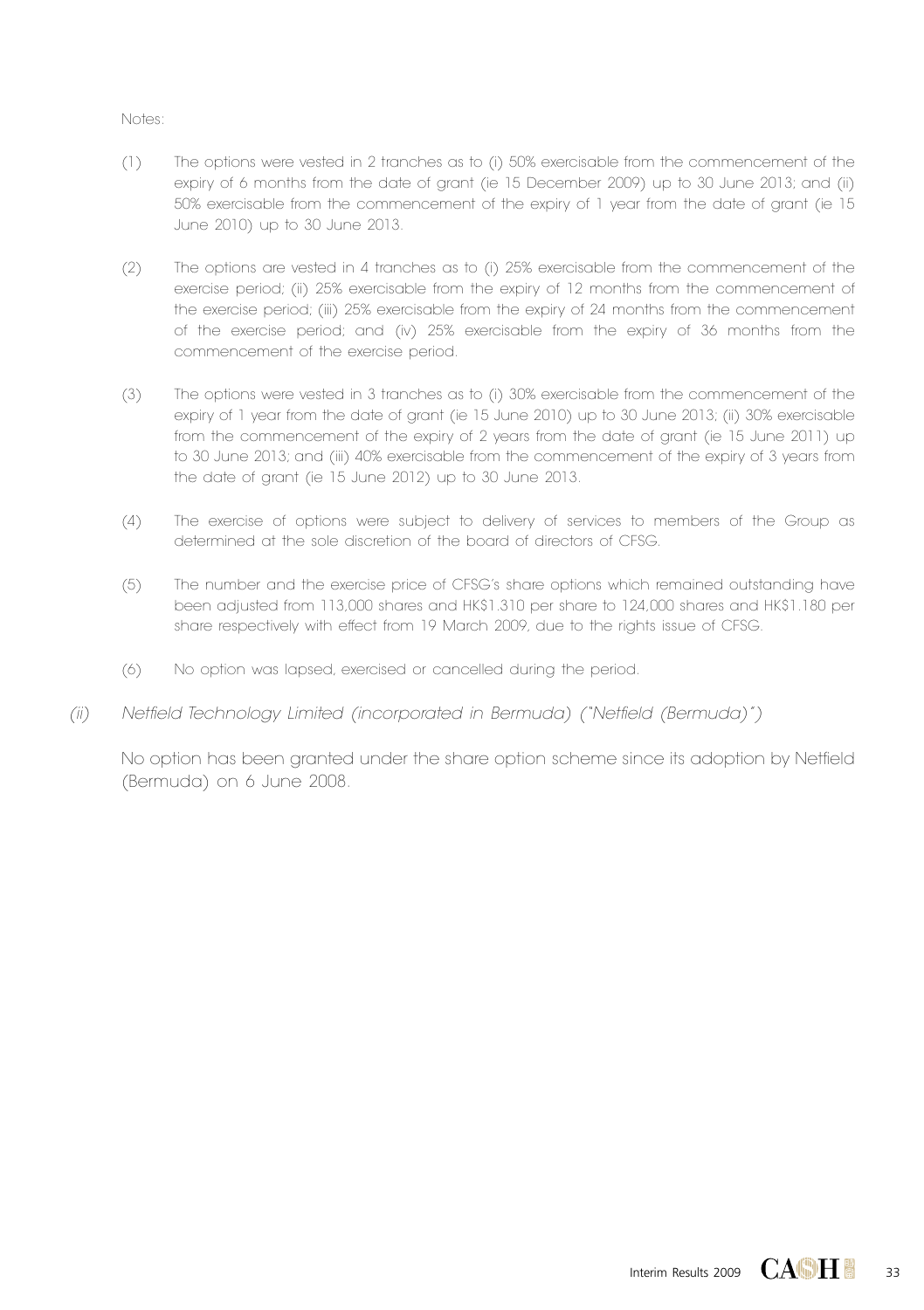# Substantial Shareholders

As at 30 June 2009, so far as is known to the directors and chief executive of the Company, the persons/companies, other than a director or chief executive of the Company, who had interests or short positions in the shares and underlying shares of the Company which would fall to be disclosed to the Company under the provisions of Divisions 2 and 3 of Part XV of the SFO, or, who was, directly or indirectly, interested in 5% or more of the nominal value of any class of share capital carrying rights to vote in all circumstances at general meetings of any other member of the Group and any options in respect of such capital, or were otherwise notified to the Company and recorded in the register required to be kept under section 336 of the SFO were as follows:

| <b>Name</b>          | Capacity                             | Number of  | shares Shareholding<br>$(\%)$ |
|----------------------|--------------------------------------|------------|-------------------------------|
| Jeffnet Inc (Note)   | Trustee of a discretionary trust     | 66.398.512 | 36.78                         |
| Cash Guardian (Note) | Interest in a controlled corporation | 66.398.512 | 36.78                         |

Note: This refers to the same number of shares held by Cash Guardian (which is 100% beneficially owned by Jeffnet Inc). Jeffnet Inc held these shares as trustee of The Jeffnet Unit Trust, units of which were held by a discretionary trust established for the benefit of the family members of Mr Kwan Pak Hoo Bankee. Pursuant to the SFO, Mr Kwan Pak Hoo Bankee and Jeffnet Inc were deemed to be interested in the shares held by Cash Guardian. The above interest has already been disclosed as other interest of Mr Kwan Pak Hoo Bankee in the section headed "Directors' interests in securities" above.

Save as disclosed above, as at 30 June 2009, so far as is known to the directors and chief executive of the Company, no other parties (other than a director or chief executive of the Company) who had interests or short positions in the shares and underlying shares of the Company which would fall to be disclosed to the Company under the provisions of Divisions 2 and 3 of Part XV of the SFO, or, who was, directly or indirectly, interested in 5% or more of the nominal value of any class of share capital carrying rights to vote in all circumstances at general meetings of any other member of the Group and any options in respect of such capital, or were otherwise notified to the Company and recorded in the register required to be kept under section 336 of the SFO.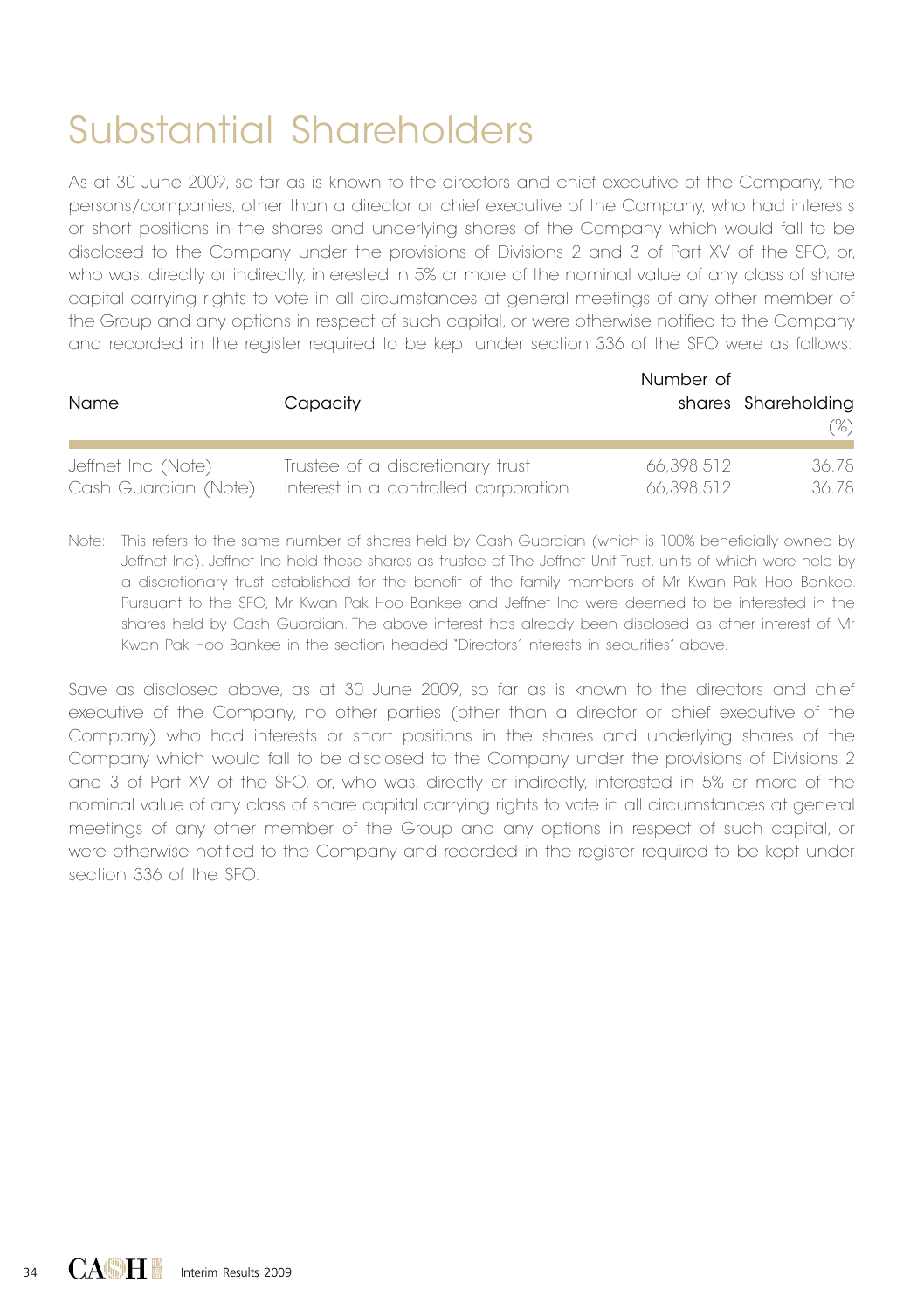# Corporate Governance

During the accounting period from 1 January 2009 to 30 June 2009, the Company had duly complied with the code provisions set out in the Code on Corporate Governance Practices ("CG Code") contained in Appendix 14 of the Listing Rules with except for the deviations summarised as follows:

| CG Code |                                                                                                                                          | Deviation and reason                                                                                                                                                                                                                                                                                                                                                                                                                                                                  |
|---------|------------------------------------------------------------------------------------------------------------------------------------------|---------------------------------------------------------------------------------------------------------------------------------------------------------------------------------------------------------------------------------------------------------------------------------------------------------------------------------------------------------------------------------------------------------------------------------------------------------------------------------------|
| A.2.1   | The roles of chairman and chief<br>executive officer ("CEO") should be<br>separate and should not be performed<br>by the same individual | Mr Kwan Pak Hoo Bankee, Chairman of the<br>Board, also assumes the role of CEO of the<br>Company with effect from 8 May 2009. The<br>dual role of Mr Kwan provides a strong and<br>consistent leadership to the Board and is<br>critical for efficient business planning and<br>decisions of the Group. The balance of power<br>and authorities is ensured by the operation of<br>the senior management and the Board, which<br>comprise experienced and high caliber<br>individuals. |

Save for the above, the Company has been in compliance with the CG Code throughout the six months ended 30 June 2009.

## Compliance with the Model Code

The Company has adopted a code of conduct regarding securities transactions by directors as set out in Appendix 10 of the Listing Rules. All directors have confirmed, following specific enquiry by the Company, that they fully complied with the required standard of dealings set out therein throughout the review period.

## Review of Results

The Group's unaudited consolidated results for the six months ended 30 June 2009 have not been reviewed by the auditor of the Company, but have been reviewed by the audit committee of the Company.